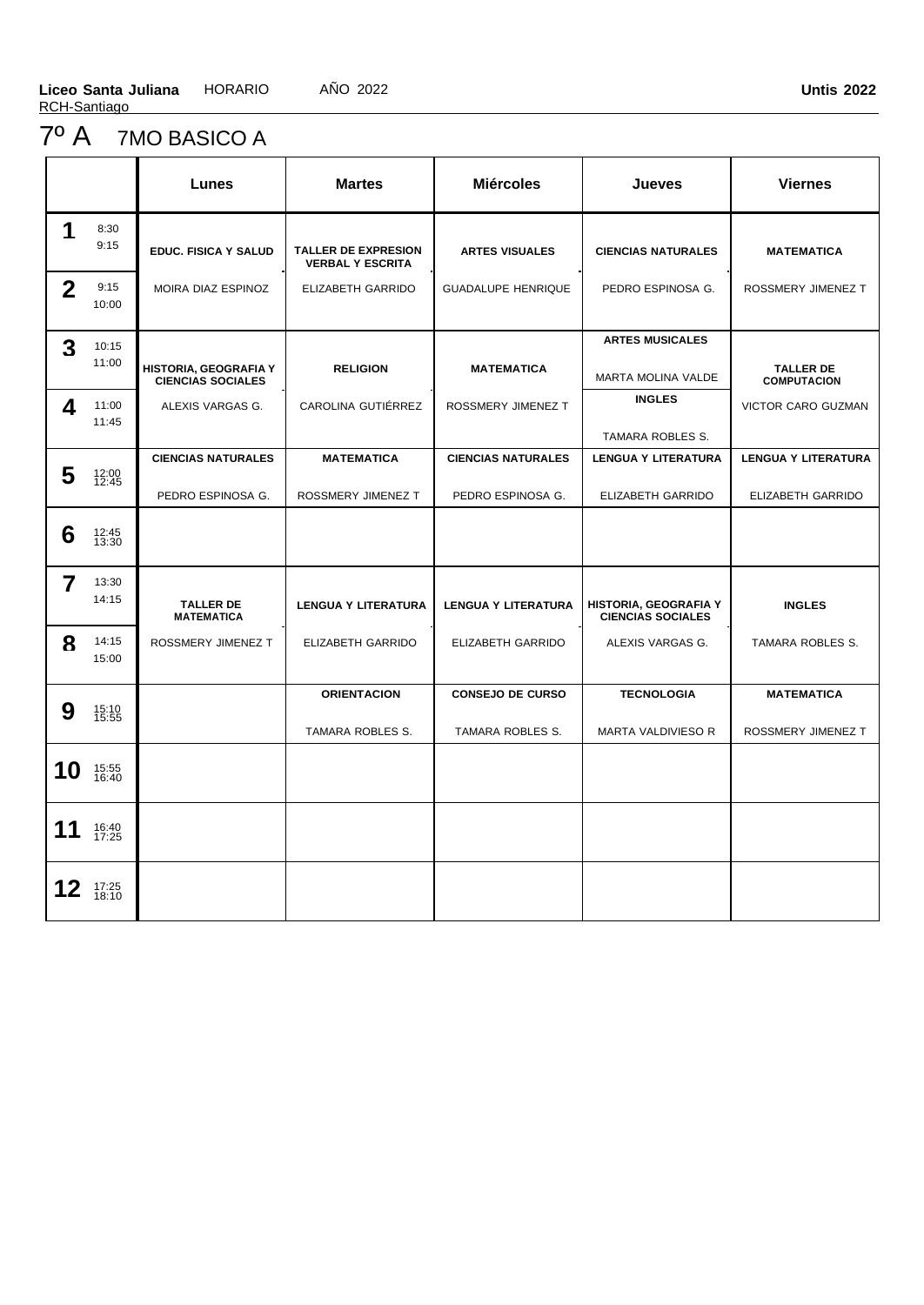### 7º B 7MO BASICO B

|              |                | <b>Lunes</b>                          | <b>Martes</b>             | <b>Miércoles</b>                                  | <b>Jueves</b>                                         | <b>Viernes</b>                                    |
|--------------|----------------|---------------------------------------|---------------------------|---------------------------------------------------|-------------------------------------------------------|---------------------------------------------------|
| 1            | 8:30<br>9:15   | <b>LENGUA Y LITERATURA</b>            | <b>ARTES VISUALES</b>     | <b>LENGUA Y LITERATURA</b>                        | <b>TALLER DE EXPRESION</b><br><b>VERBAL Y ESCRITA</b> | HISTORIA, GEOGRAFIA Y<br><b>CIENCIAS SOCIALES</b> |
| $\mathbf{2}$ | 9:15<br>10:00  | ELIZABETH GARRIDO                     | <b>GUADALUPE HENRIQUE</b> | ELIZABETH GARRIDO                                 | ELIZABETH GARRIDO                                     | ALEXIS VARGAS G.                                  |
| 3            | 10:15<br>11:00 | <b>EDUC. FISICA Y SALUD</b>           | <b>MATEMATICA</b>         | <b>CIENCIAS NATURALES</b>                         | <b>RELIGION</b>                                       | <b>LENGUA Y LITERATURA</b>                        |
| 4            | 11:00<br>11:45 | MOIRA DIAZ ESPINOZ                    | ROSSMERY JIMENEZ T        | PEDRO ESPINOSA G.                                 | CAROLINA GUTIÉRREZ                                    | ELIZABETH GARRIDO                                 |
|              |                | <b>MATEMATICA</b>                     | <b>ORIENTACION</b>        | <b>MATEMATICA</b>                                 | <b>CONSEJO DE CURSO</b>                               | <b>ARTES MUSICALES</b>                            |
| 5            | 12:00<br>12:45 | ROSSMERY JIMENEZ T                    | LISSETTE JARA G.          | ROSSMERY JIMENEZ T                                | LISSETTE JARA G.                                      | <b>MARTA MOLINA VALDE</b>                         |
| 6            | 12:45<br>13:30 |                                       |                           |                                                   |                                                       |                                                   |
| 7            | 13:30          | <b>CIENCIAS NATURALES</b>             |                           |                                                   |                                                       |                                                   |
|              | 14:15          | PEDRO ESPINOSA G.                     | <b>INGLES</b>             | HISTORIA, GEOGRAFIA Y<br><b>CIENCIAS SOCIALES</b> | <b>TALLER DE</b><br><b>COMPUTACION</b>                | <b>MATEMATICA</b>                                 |
| 8            | 14:15<br>15:00 | <b>TALLER DE</b><br><b>MATEMATICA</b> | LISSETTE JARA G.          | ALEXIS VARGAS G.                                  | VICTOR CARO GUZMAN                                    | ROSSMERY JIMENEZ T                                |
| 9            | 15:10          | SANTIAGO PAREDES A                    |                           | <b>TECNOLOGIA</b>                                 | <b>CIENCIAS NATURALES</b>                             | <b>INGLES</b>                                     |
|              | 15:55          |                                       |                           | MARTA VALDIVIESO R                                | PEDRO ESPINOSA G.                                     | LISSETTE JARA G.                                  |
| 10           | 15:55<br>16:40 |                                       |                           |                                                   |                                                       |                                                   |
| 11           | 16:40<br>17:25 |                                       |                           |                                                   |                                                       |                                                   |
| 12           | 17:25<br>18:10 |                                       |                           |                                                   |                                                       |                                                   |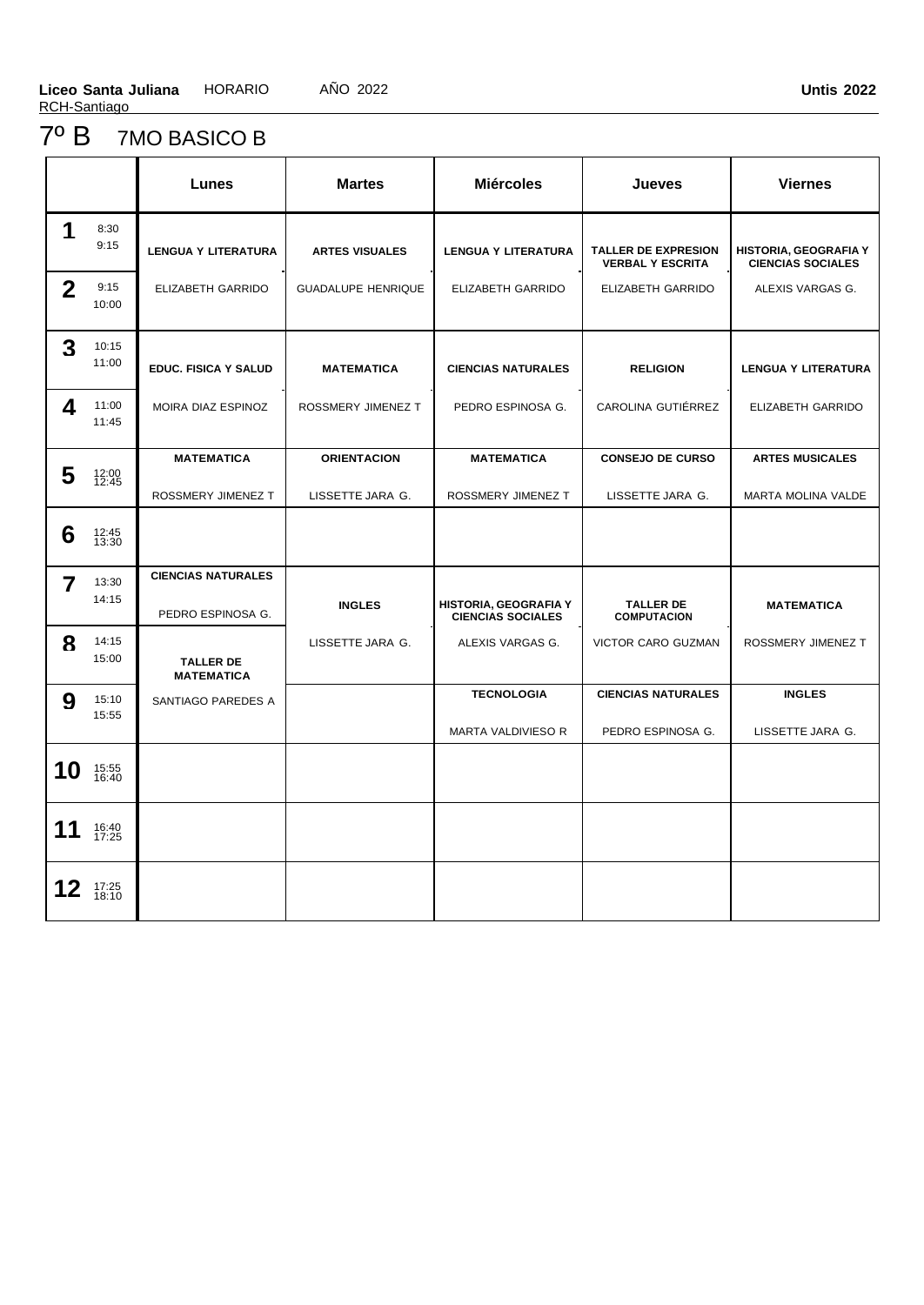# 7º C 7MO BASICO C

|                |                | Lunes                      | <b>Martes</b>              | <b>Miércoles</b>                                         | <b>Jueves</b>                                         | <b>Viernes</b>                                           |
|----------------|----------------|----------------------------|----------------------------|----------------------------------------------------------|-------------------------------------------------------|----------------------------------------------------------|
| 1              | 8:30<br>9:15   | <b>MATEMATICA</b>          | <b>LENGUA Y LITERATURA</b> | <b>EDUC. FISICA Y SALUD</b>                              | <b>LENGUA Y LITERATURA</b>                            | <b>TALLER DE</b><br><b>COMPUTACIÓN</b>                   |
| $\overline{2}$ | 9:15<br>10:00  | SANTIAGO PAREDES A         | <b>MARJORIE QUINTEROS</b>  | MIGUEL ANGEL RAMOS                                       | <b>MARJORIE QUINTEROS</b>                             | VICTOR CARO GUZMAN                                       |
| 3              | 10:15<br>11:00 | <b>CIENCIAS NATURALES</b>  | <b>ARTES VISUALES</b>      | <b>INGLES</b>                                            | HISTORIA, GEOGRAFIA Y<br><b>CIENCIAS SOCIALES</b>     | <b>CIENCIAS NATURALES</b>                                |
| 4              | 11:00<br>11:45 | PEDRO ESPINOSA G.          | <b>GUADALUPE HENRIQUE</b>  | <b>TAMARA ROBLES S.</b>                                  | ALEXIS VARGAS G.                                      | PEDRO ESPINOSA G.                                        |
|                |                | <b>LENGUA Y LITERATURA</b> | <b>TECNOLOGIA</b>          | <b>ARTES MUSICALES</b>                                   | <b>ORIENTACION</b>                                    | <b>MATEMATICA</b>                                        |
| 5              | 12:00<br>12:45 | <b>MARJORIE QUINTEROS</b>  | <b>MARTA VALDIVIESO R</b>  | MARTA MOLINA VALDE                                       | <b>MARJORIE QUINTEROS</b>                             | SANTIAGO PAREDES A                                       |
| 6              | 12:45<br>13:30 |                            |                            |                                                          |                                                       |                                                          |
| 7              | 13:30          |                            |                            | <b>LENGUA Y LITERATURA</b>                               |                                                       |                                                          |
|                | 14:15          | <b>RELIGION</b>            | <b>MATEMATICA</b>          | MARJORIE QUINTEROS                                       | <b>TALLER DE EXPRESION</b><br><b>VERBAL Y ESCRITA</b> | <b>TALLER DE</b><br><b>MATEMATICA</b>                    |
| 8              | 14:15<br>15:00 | CAROLINA GUTIÉRREZ         | SANTIAGO PAREDES A         | <b>MATEMATICA</b>                                        | ELIZABETH GARRIDO                                     | SANTIAGO PAREDES A                                       |
|                |                |                            |                            | SANTIAGO PAREDES A                                       |                                                       |                                                          |
| 9              | 15:10<br>15:55 | <b>INGLES</b>              |                            | <b>HISTORIA, GEOGRAFIA Y</b><br><b>CIENCIAS SOCIALES</b> | <b>CONSEJO DE CURSO</b>                               | <b>HISTORIA, GEOGRAFIA Y</b><br><b>CIENCIAS SOCIALES</b> |
|                |                | TAMARA ROBLES S.           |                            | ALEXIS VARGAS G.                                         | <b>MARJORIE QUINTEROS</b>                             | ALEXIS VARGAS G.                                         |
| 10             | 15:55<br>16:40 |                            |                            |                                                          |                                                       |                                                          |
| 11             | 16:40<br>17:25 |                            |                            |                                                          |                                                       |                                                          |
| 12             | 17:25<br>18:10 |                            |                            |                                                          |                                                       |                                                          |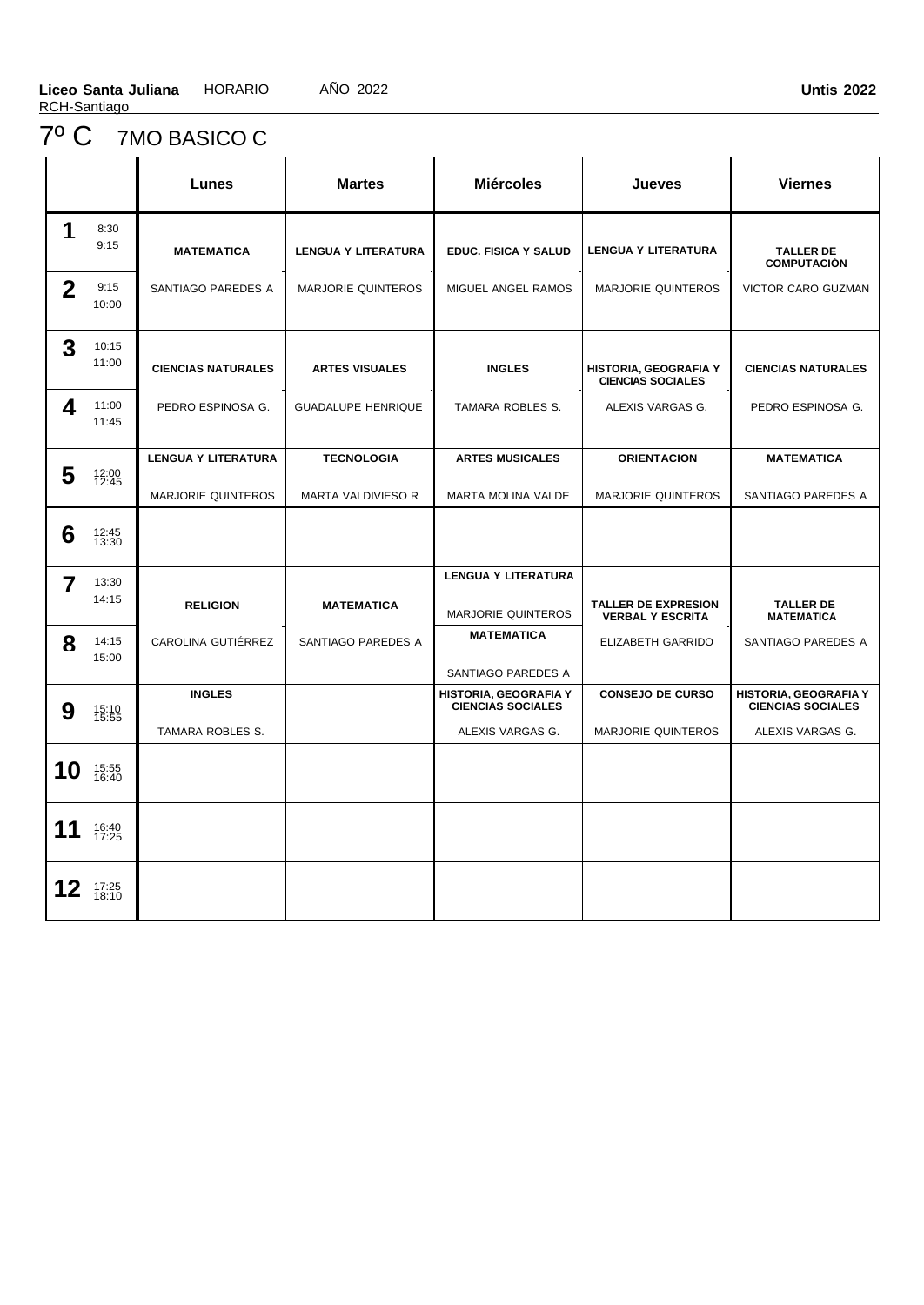### 8º A 8VO BASICO A

|              |                | Lunes                                                 | <b>Martes</b>                         | <b>Miércoles</b>                                  | <b>Jueves</b>              | <b>Viernes</b>            |
|--------------|----------------|-------------------------------------------------------|---------------------------------------|---------------------------------------------------|----------------------------|---------------------------|
| 1            | 8:30<br>9:15   | HISTORIA, GEOGRAFIA Y<br><b>CIENCIAS SOCIALES</b>     | <b>TALLER DE</b><br><b>MATEMATICA</b> | <b>CIENCIAS NATURALES</b>                         | <b>MATEMATICA</b>          | <b>MATEMATICA</b>         |
| $\mathbf{2}$ | 9:15<br>10:00  | ALEXIS VARGAS G.                                      | SANTIAGO PAREDES A                    | ROSA VEAS CORTES                                  | SANTIAGO PAREDES A         | SANTIAGO PAREDES A        |
| 3            | 10:15          |                                                       |                                       |                                                   |                            | <b>CONSEJO DE CURSO</b>   |
|              | 11:00          | <b>LENGUA Y LITERATURA</b>                            | <b>INGLES</b>                         | HISTORIA, GEOGRAFIA Y<br><b>CIENCIAS SOCIALES</b> | EDUC. FISICA Y SALUD       | SANTIAGO PAREDES A        |
| 4            | 11:00          | PATRICIA ASTUDILLO                                    | LISSETTE JARA G.                      | ALEXIS VARGAS G.                                  | MOIRA DIAZ ESPINOZ         | <b>ARTES MUSICALES</b>    |
|              | 11:45          |                                                       |                                       |                                                   |                            | <b>MARTA MOLINA VALDE</b> |
| 5            | 12:00          |                                                       | <b>ORIENTACION</b>                    |                                                   |                            |                           |
|              | 12:45          | <b>MATEMATICA</b>                                     | SANTIAGO PAREDES A                    | <b>LENGUA Y LITERATURA</b>                        | <b>ARTES VISUALES</b>      | <b>CIENCIAS NATURALES</b> |
| 6            | 12:45<br>13:30 | SANTIAGO PAREDES A                                    | <b>TECNOLOGIA</b>                     | PATRICIA ASTUDILLO                                | <b>GUADALUPE HENRIQUE</b>  | ROSA VEAS CORTES          |
|              |                |                                                       | MARTA VALDIVIESO R                    |                                                   |                            |                           |
| 7            | 13:30<br>14:15 |                                                       |                                       |                                                   |                            |                           |
| 8            | 14:15          |                                                       | <b>LENGUA Y LITERATURA</b>            |                                                   | <b>INGLES</b>              |                           |
|              | 15:00          | <b>TALLER DE EXPRESION</b><br><b>VERBAL Y ESCRITA</b> | PATRICIA ASTUDILLO                    | <b>TALLER DE</b><br><b>COMPUTACION</b>            | LISSETTE JARA G.           | <b>RELIGION</b>           |
| 9            | 15:10<br>15:55 | ELIZABETH GARRIDO                                     |                                       | VICTOR CARO GUZMAN                                | <b>LENGUA Y LITERATURA</b> | CAROLINA GUTIÉRREZ        |
|              |                |                                                       |                                       |                                                   | PATRICIA ASTUDILLO         |                           |
| 10           | 15:55<br>16:40 |                                                       |                                       |                                                   |                            |                           |
| 11           | 16:40<br>17:25 |                                                       |                                       |                                                   |                            |                           |
| 12           | 17:25<br>18:10 |                                                       |                                       |                                                   |                            |                           |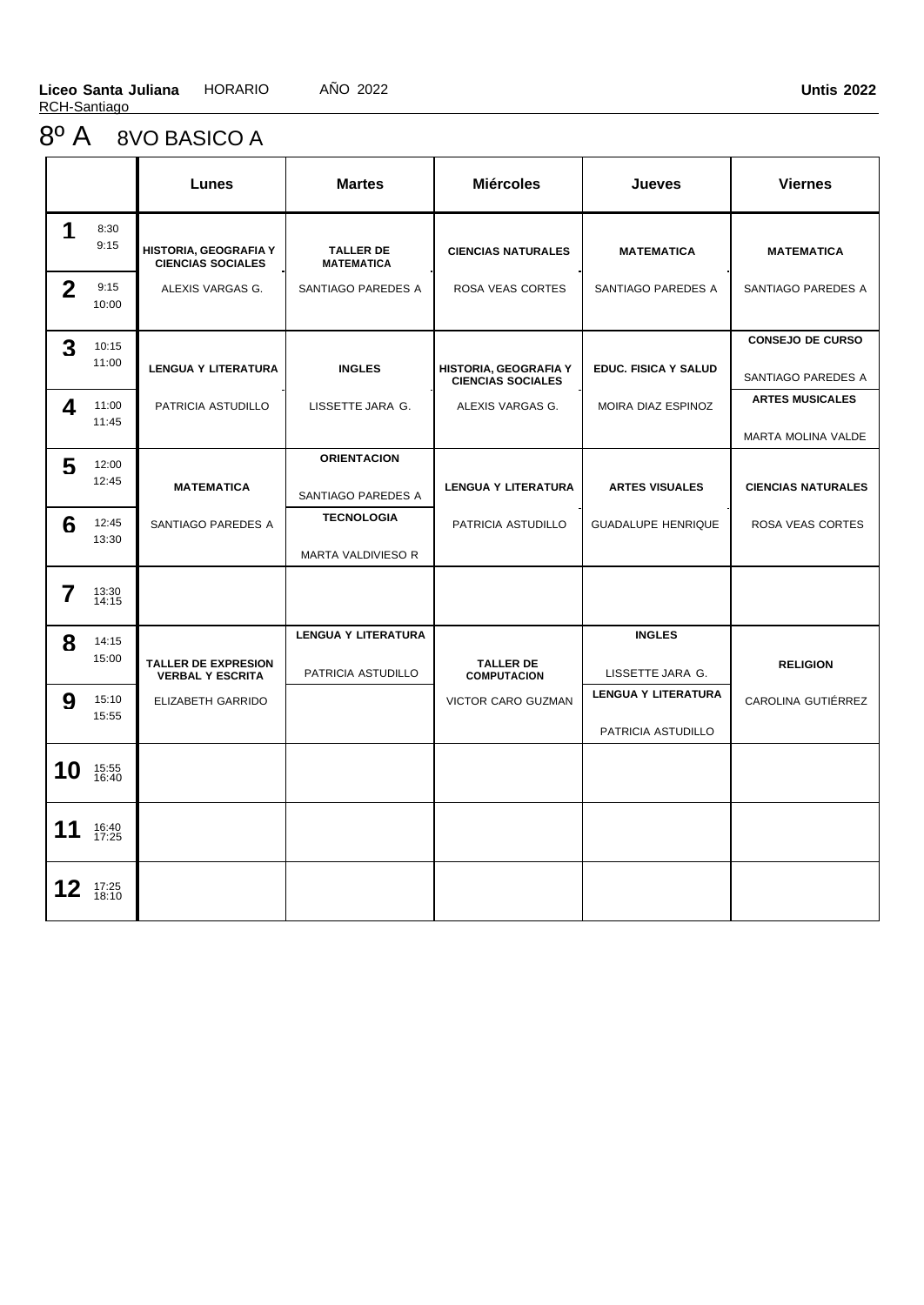# 8º B 8VO BASICO B

|              |                | Lunes                                                 | <b>Martes</b>                          | <b>Miércoles</b>                                         | <b>Jueves</b>                         | <b>Viernes</b>             |
|--------------|----------------|-------------------------------------------------------|----------------------------------------|----------------------------------------------------------|---------------------------------------|----------------------------|
| 1            | 8:30<br>9:15   | <b>LENGUA Y LITERATURA</b>                            | <b>LENGUA Y LITERATURA</b>             | <b>HISTORIA, GEOGRAFIA Y</b><br><b>CIENCIAS SOCIALES</b> | <b>RELIGION</b>                       | <b>CIENCIAS NATURALES</b>  |
| $\mathbf{2}$ | 9:15<br>10:00  | PATRICIA ASTUDILLO                                    | PATRICIA ASTUDILLO                     | ALEXIS VARGAS G.                                         | CAROLINA GUTIÉRREZ                    | ROSA VEAS CORTES           |
| 3            | 10:15<br>11:00 | <b>TALLER DE EXPRESION</b><br><b>VERBAL Y ESCRITA</b> | <b>MATEMATICA</b>                      | <b>ARTES VISUALES</b>                                    | <b>MATEMATICA</b>                     | <b>LENGUA Y LITERATURA</b> |
| 4            | 11:00<br>11:45 | ELIZABETH GARRIDO                                     | SANTIAGO PAREDES A                     | <b>GUADALUPE HENRIQUE</b>                                | SANTIAGO PAREDES A                    | PATRICIA ASTUDILLO         |
| 5            | 12:00<br>12:45 | HISTORIA, GEOGRAFIA Y<br><b>CIENCIAS SOCIALES</b>     | <b>TALLER DE</b><br><b>COMPUTACION</b> | <b>MATEMATICA</b>                                        | <b>CIENCIAS NATURALES</b>             | <b>INGLES</b>              |
| 6            | 12:45<br>13:30 | ALEXIS VARGAS G.                                      | <b>VICTOR CARO GUZMAN</b>              | SANTIAGO PAREDES A                                       | <b>ROSA VEAS CORTES</b>               | LISSETTE JARA G.           |
| 7            | 13:30<br>14:15 |                                                       |                                        |                                                          |                                       |                            |
| 8            | 14:15<br>15:00 |                                                       | <b>ORIENTACION</b>                     | <b>TECNOLOGIA</b>                                        |                                       | <b>CONSEJO DE CURSO</b>    |
|              |                | <b>EDUCACION FISICA</b>                               | <b>NELSON ARAYA</b>                    | MARTA VALDIVIESO R                                       | <b>TALLER DE</b><br><b>MATEMATICA</b> | <b>NELSON ARAYA</b>        |
| 9            | 15:10<br>15:55 | <b>NELSON ARAYA</b>                                   | <b>INGLES</b>                          |                                                          | SANTIAGO PAREDES A                    | <b>ARTES MUSICALES</b>     |
|              |                |                                                       | LISSETTE JARA G.                       |                                                          |                                       | MARTA MOLINA VALDE         |
| 10           | 15:55<br>16:40 |                                                       |                                        |                                                          |                                       |                            |
| 11           | 16:40<br>17:25 |                                                       |                                        |                                                          |                                       |                            |
| 12           | 17:25<br>18:10 |                                                       |                                        |                                                          |                                       |                            |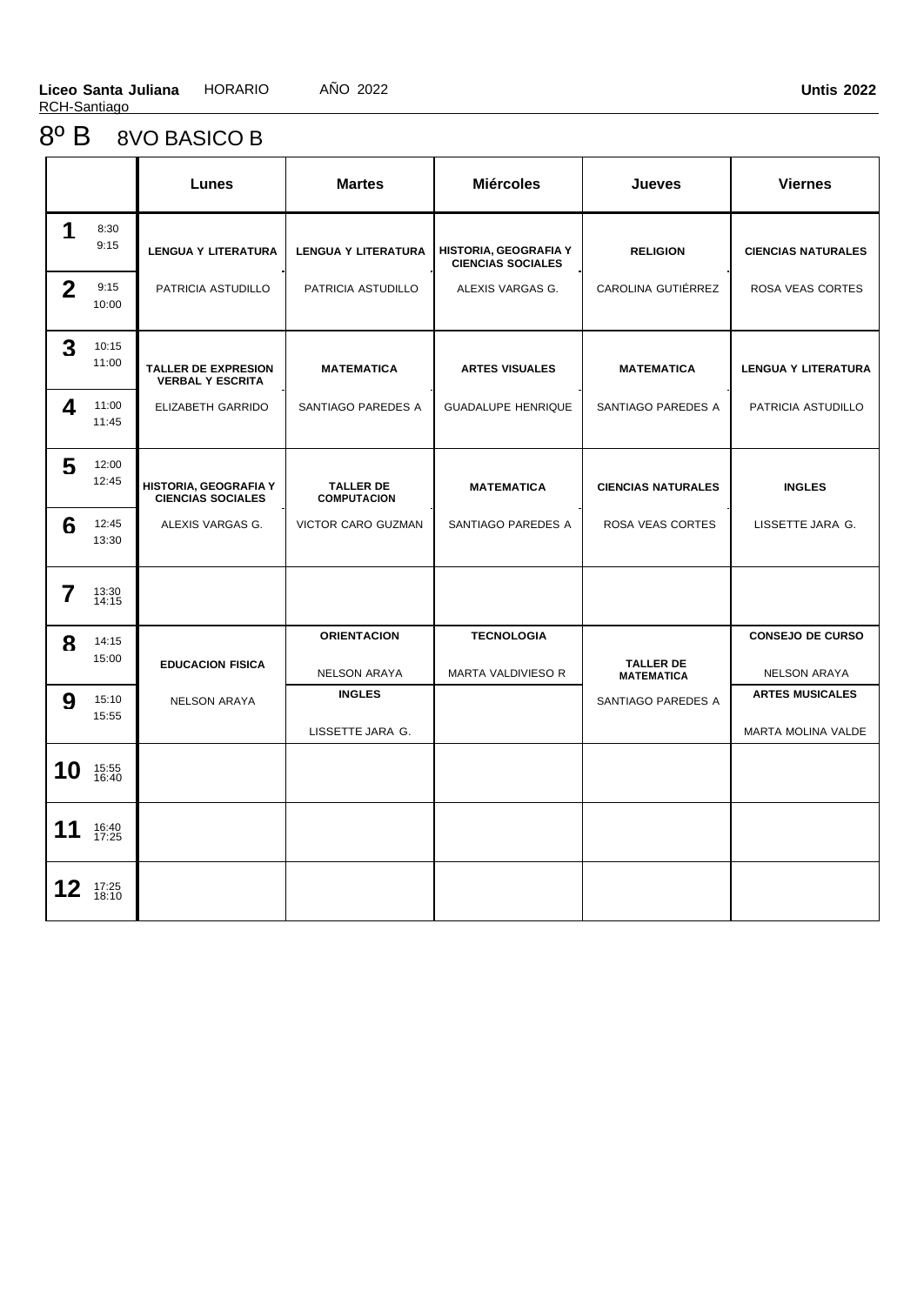# 8º C 8VO BASICO C

|              |                | Lunes                                                 | <b>Martes</b>                           | <b>Miércoles</b>                              | Jueves                                | <b>Viernes</b>                                    |
|--------------|----------------|-------------------------------------------------------|-----------------------------------------|-----------------------------------------------|---------------------------------------|---------------------------------------------------|
| 1            | 8:30<br>9:15   | <b>CIENCIAS NATURALES</b>                             | <b>TALLER DE</b><br><b>COMPUTACION</b>  | <b>LENGUA Y LITERATURA</b>                    | <b>LENGUA Y LITERATURA</b>            | <b>RELIGION</b>                                   |
| $\mathbf{2}$ | 9:15<br>10:00  | PEDRO ESPINOSA G.                                     | VICTOR CARO GUZMAN                      | PATRICIA ASTUDILLO                            | PATRICIA ASTUDILLO                    | CAROLINA GUTIÉRREZ                                |
| 3            | 10:15<br>11:00 | <b>MATEMATICA</b>                                     | <b>LENGUA Y LITERATURA</b>              | <b>MATEMATICA</b>                             | <b>INGLES</b>                         | <b>ARTES MUSICALES</b><br>MARTA MOLINA VALDE      |
| 4            | 11:00<br>11:45 | SANTIAGO PAREDES A                                    | PATRICIA ASTUDILLO                      | SANTIAGO PAREDES A                            | LISSETTE JARA G.                      | MATEMATICA<br>SANTIAGO PAREDES A                  |
| 5            | 12:00<br>12:45 | <b>TALLER DE EXPRESION</b><br><b>VERBAL Y ESCRITA</b> | <b>CIENCIAS NATURALES</b>               | EDUC. FISICA Y SALUD                          | <b>TALLER DE</b><br><b>MATEMATICA</b> | HISTORIA, GEOGRAFIA Y<br><b>CIENCIAS SOCIALES</b> |
| 6            | 12:45<br>13:30 | ELIZABETH GARRIDO                                     | PEDRO ESPINOSA G.                       | MOIRA DIAZ ESPINOZ                            | SANTIAGO PAREDES A                    | ALEXIS VARGAS G.                                  |
| 7            | 13:30<br>14:15 |                                                       |                                         |                                               |                                       |                                                   |
| 8            | 14:15<br>15:00 | HISTORIA, GEOGRAFIA Y<br><b>CIENCIAS SOCIALES</b>     | <b>TECNOLOGIA</b><br>MARTA VALDIVIESO R | <b>CONSEJO DE CURSO</b><br>PATRICIA ASTUDILLO | <b>ARTES VISUALES</b>                 | <b>INGLES</b><br>LISSETTE JARA G.                 |
| 9            | 15:10<br>15:55 | ALEXIS VARGAS G.                                      | <b>MATEMATICA</b><br>SANTIAGO PAREDES A |                                               | <b>GUADALUPE HENRIQUE</b>             | <b>ORIENTACION</b><br>PATRICIA ASTUDILLO          |
| 10           | 15:55<br>16:40 |                                                       |                                         |                                               |                                       |                                                   |
| 11           | 16:40<br>17:25 |                                                       |                                         |                                               |                                       |                                                   |
|              | 17:25<br>18:10 |                                                       |                                         |                                               |                                       |                                                   |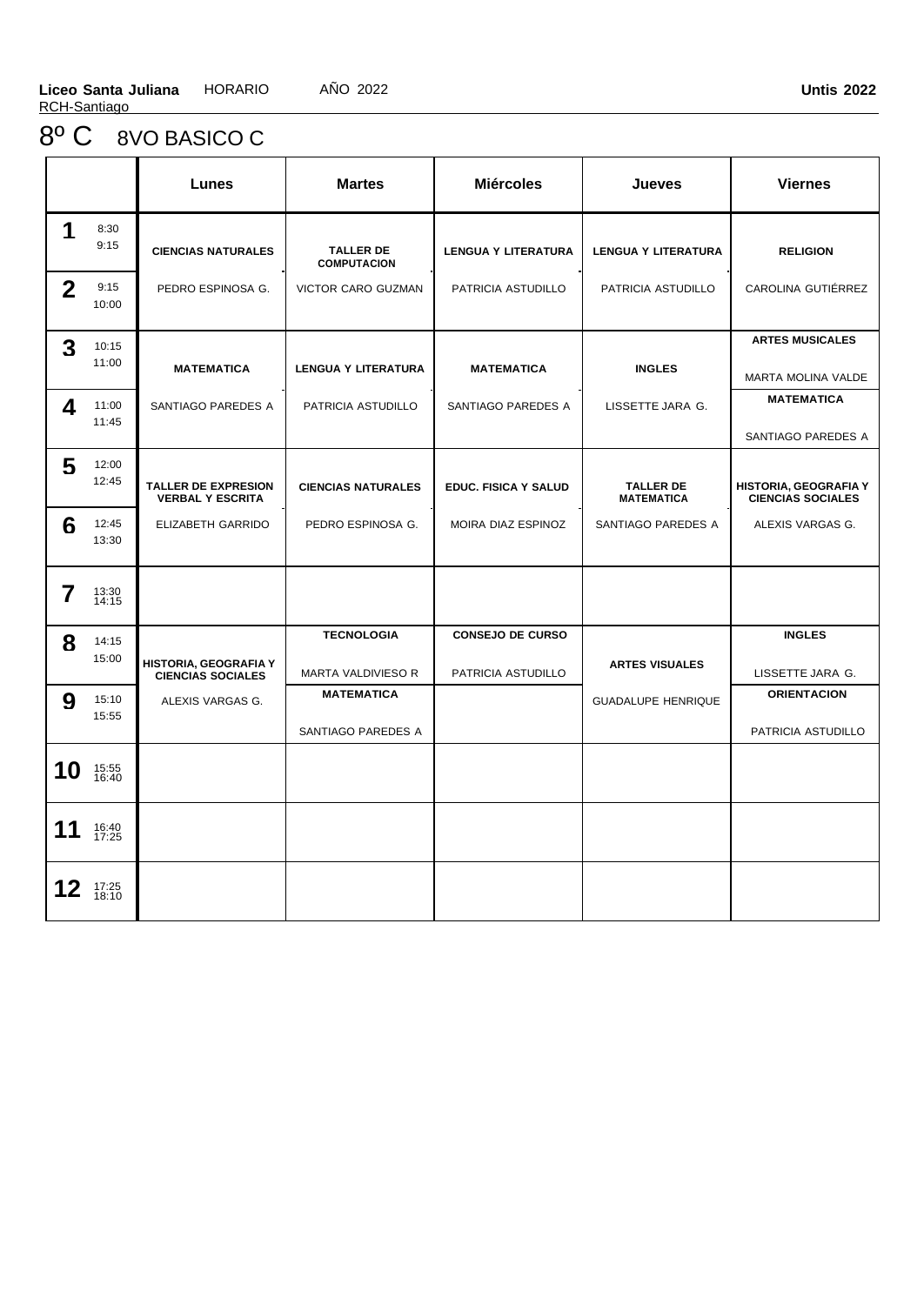### 1º A 1ERO MEDIO A

|                |                | Lunes                                             | <b>Martes</b>                          | <b>Miércoles</b>            | Jueves                                            | <b>Viernes</b>                                        |
|----------------|----------------|---------------------------------------------------|----------------------------------------|-----------------------------|---------------------------------------------------|-------------------------------------------------------|
| 1              | 8:30<br>9:15   | <b>MATEMATICA</b>                                 | <b>EDUC. FISICA Y SALUD</b>            | <b>LENGUA Y LITERATURA</b>  | HISTORIA, GEOGRAFIA Y<br><b>CIENCIAS SOCIALES</b> | <b>MATEMATICA</b>                                     |
| $\overline{2}$ | 9:15<br>10:00  | PATRICIA RUIZ-TAGL                                | MOIRA DIAZ ESPINOZ                     | ALEJANDRA GUERRERO          | MARITZA COVARRUBIA                                | PATRICIA RUIZ-TAGL                                    |
| 3              | 10:15<br>11:00 | <b>INGLES</b>                                     | <b>MATEMATICA</b>                      | <b>INGLES</b>               | <b>ARTES VISUALES</b>                             | <b>RELIGIÓN</b>                                       |
| 4              | 11:00<br>11:45 | LISSETTE JARA G.                                  | PATRICIA RUIZ-TAGL                     | LISSETTE JARA G.            | <b>GUADALUPE HENRIQUE</b>                         | CAROLINA GUTIÉRREZ                                    |
| 5              | 12:00<br>12:45 | HISTORIA, GEOGRAFIA Y<br><b>CIENCIAS SOCIALES</b> | <b>LENGUA Y LITERATURA</b>             | <b>TECNOLOGIA</b>           | <b>BIOLOGIA</b>                                   | <b>TALLER DE EXPRESION</b><br><b>VERBAL Y ESCRITA</b> |
| 6              | 12:45<br>13:30 | MARITZA COVARRUBIA                                | ALEJANDRA GUERRERO                     | MARTA VALDIVIESO R          | YERKO FALK DAZA                                   | DEBHORA LARA G.                                       |
| 7              | 13:30<br>14:15 |                                                   |                                        |                             |                                                   |                                                       |
| 8              | 14:15          |                                                   |                                        | <b>INGLES (LABORATORIO)</b> | <b>MATEMATICA</b>                                 | <b>ORIENTACION</b>                                    |
|                | 15:00          | <b>LENGUA Y LITERATURA</b>                        | <b>TALLER DE</b><br><b>COMPUTACION</b> | LISSETTE JARA G.            | PATRICIA RUIZ-TAGL                                | ALEJANDRA GUERRERO                                    |
| 9              | 15:10          | ALEJANDRA GUERRERO                                | VICTOR CARO GUZMAN                     |                             | <b>CONSEJO DE CURSO</b>                           |                                                       |
|                | 15:55          |                                                   |                                        | <b>FISICA</b>               | ALEJANDRA GUERRERO                                | <b>QUIMICA</b>                                        |
| 10             | 15:55<br>16:40 |                                                   | <b>TALLER DE</b><br><b>MATEMATICA</b>  | PEDRO ESPINOSA G.           |                                                   | ROSA VEAS CORTES                                      |
|                |                |                                                   | SANTIAGO PAREDES A                     |                             |                                                   |                                                       |
| 11             | 16:40<br>17:25 |                                                   |                                        |                             |                                                   |                                                       |
| 12             | 17:25<br>18:10 |                                                   |                                        |                             |                                                   |                                                       |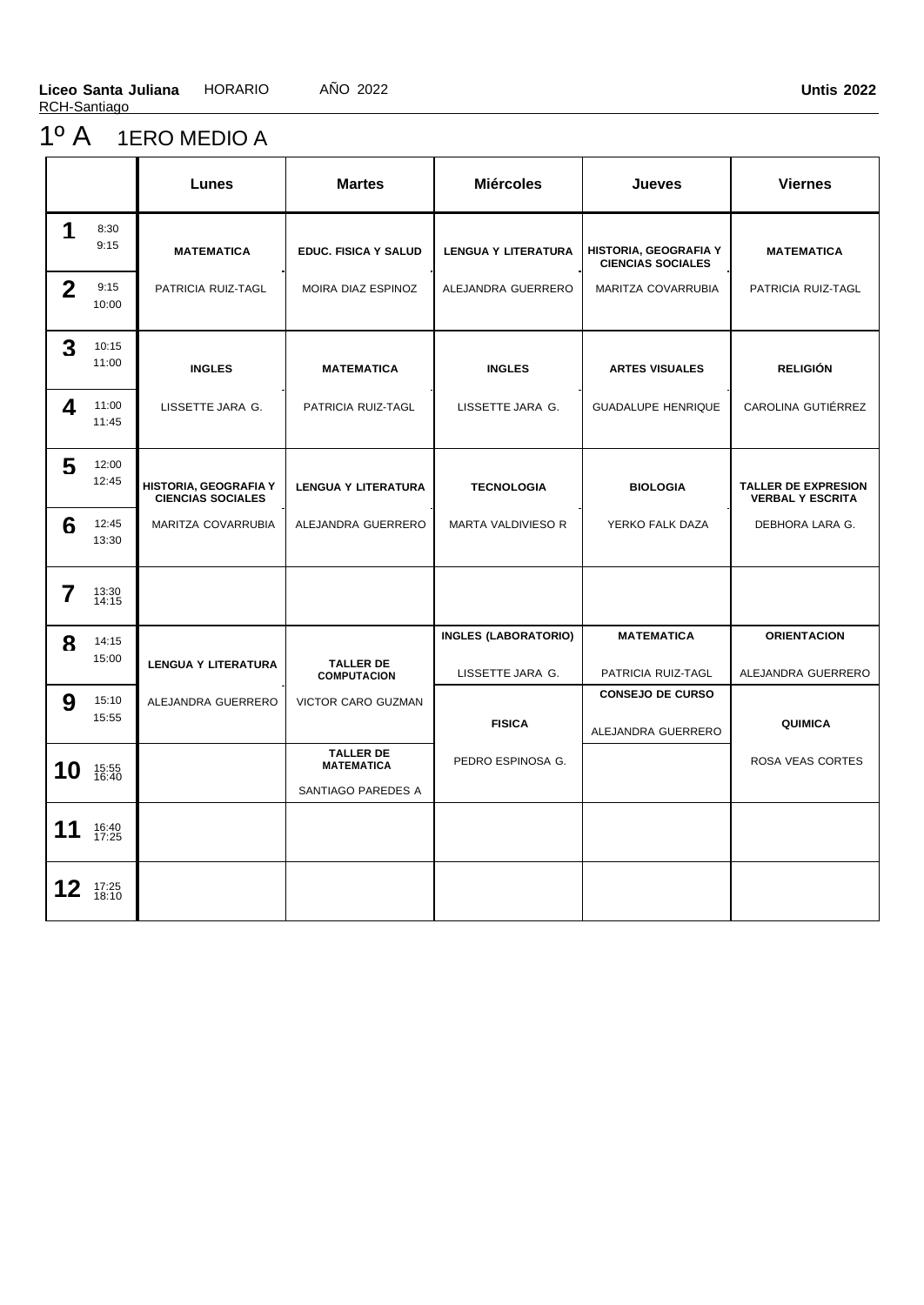### 1º B 1ERO MEDIO B

|              |                | Lunes                                           | <b>Martes</b>                                     | <b>Miércoles</b>                                                        | Jueves                                                                  | <b>Viernes</b>                                              |
|--------------|----------------|-------------------------------------------------|---------------------------------------------------|-------------------------------------------------------------------------|-------------------------------------------------------------------------|-------------------------------------------------------------|
| 1            | 8:30<br>9:15   | <b>LENGUA Y LITERATURA</b>                      | QUIMICA                                           | <b>TECNOLOGIA</b>                                                       | <b>ARTES MUSICALES</b>                                                  | <b>LENGUA Y LITERATURA</b>                                  |
| $\mathbf{2}$ | 9:15<br>10:00  | DEBHORA LARA G.                                 | ROSA VEAS CORTES                                  | MARTA VALDIVIESO R                                                      | MARTA MOLINA VALDE                                                      | DEBHORA LARA G.                                             |
| 3            | 10:15<br>11:00 | <b>MATEMATICA</b>                               | HISTORIA, GEOGRAFIA Y<br><b>CIENCIAS SOCIALES</b> | <b>BIOLOGIA</b>                                                         | MATEMATICA<br>PATRICIA RUIZ-TAGL                                        | <b>RELIGIÓN</b>                                             |
| 4            | 11:00<br>11:45 | PATRICIA RUIZ-TAGL                              | NANCY REYES SANCHE                                | YERKO FALK DAZA                                                         | <b>CONSEJO DE CURSO</b><br>DEBHORA LARA G.                              | LYNDA FARIAS C.                                             |
| 5            | 12:00<br>12:45 | <b>INGLES</b>                                   | <b>MATEMATICA</b>                                 | <b>INGLES</b>                                                           | <b>TALLER DE EXPRESION</b><br><b>VERBAL Y ESCRITA</b>                   | <b>MATEMATICA</b>                                           |
| 6            | 12:45<br>13:30 | LISSETTE JARA G.                                | PATRICIA RUIZ-TAGL                                | LISSETTE JARA G.                                                        | DEBHORA LARA G.                                                         | PATRICIA RUIZ-TAGL                                          |
| 7            | 13:30<br>14:15 |                                                 |                                                   |                                                                         |                                                                         |                                                             |
| 8            | 14:15<br>15:00 | <b>INGLES (LABORATORIO)</b><br>LISSETTE JARA G. | <b>LENGUA Y LITERATURA</b><br>DEBHORA LARA G.     | HISTORIA, GEOGRAFIA Y<br><b>CIENCIAS SOCIALES</b><br>NANCY REYES SANCHE | <b>LENGUA Y LITERATURA</b><br>DEBHORA LARA G.                           | <b>ORIENTACION</b><br>DEBHORA LARA G.                       |
| 9            | 15:10<br>15:55 | <b>TALLER DE</b><br><b>COMPUTACION</b>          | <b>FISICA</b>                                     | <b>EDUC. FISICA Y SALUD</b>                                             | HISTORIA, GEOGRAFIA Y<br><b>CIENCIAS SOCIALES</b><br>NANCY REYES SANCHE | <b>TALLER DE</b><br><b>MATEMATICA</b><br>SANTIAGO PAREDES A |
| 10           | 15:55<br>16:40 | VICTOR CARO GUZMAN                              | PEDRO ESPINOSA G.                                 | MOIRA DIAZ ESPINOZ                                                      |                                                                         |                                                             |
| 11           | 16:40<br>17:25 |                                                 |                                                   |                                                                         |                                                                         |                                                             |
| 12           | 17:25<br>18:10 |                                                 |                                                   |                                                                         |                                                                         |                                                             |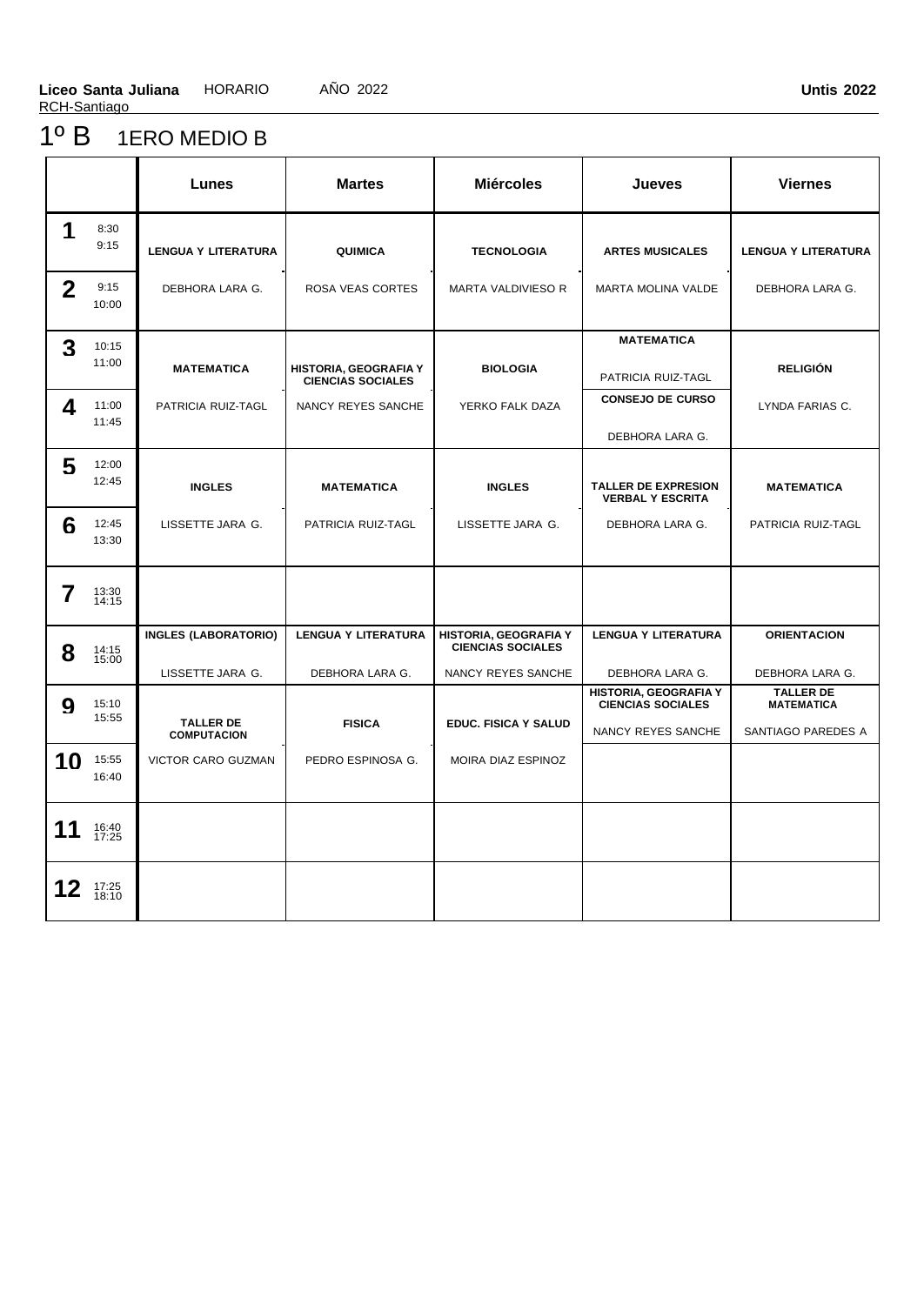### 1º C 1ERO MEDIO C

|              |                | Lunes                                                 | <b>Martes</b>      | <b>Miércoles</b>                                            | <b>Jueves</b>                                     | <b>Viernes</b>                           |
|--------------|----------------|-------------------------------------------------------|--------------------|-------------------------------------------------------------|---------------------------------------------------|------------------------------------------|
| 1            | 8:30<br>9:15   | <b>MATEMATICA</b>                                     | <b>MATEMATICA</b>  | <b>ARTES MUSICALES</b>                                      | HISTORIA, GEOGRAFIA Y<br><b>CIENCIAS SOCIALES</b> | <b>BIOLOGIA</b>                          |
| $\mathbf{2}$ | 9:15<br>10:00  | ROSSMERY JIMENEZ T                                    | ROSSMERY JIMENEZ T | <b>MARTA MOLINA VALDE</b>                                   | NANCY REYES SANCHE                                | YERKO FALK DAZA                          |
| 3            | 10:15<br>11:00 | <b>LENGUA Y LITERATURA</b>                            | <b>INGLES</b>      | <b>TECNOLOGIA</b>                                           | <b>INGLES</b>                                     | <b>RELIGION</b>                          |
| 4            | 11:00<br>11:45 | ALEJANDRA GUERRERO                                    | CATHERINE LEON L.  | <b>MARTA VALDIVIESO R</b>                                   | CATHERINE LEON L.                                 | MARITZA LOPEZ P.                         |
| 5            | 12:00<br>12:45 | <b>TALLER DE EXPRESION</b><br><b>VERBAL Y ESCRITA</b> | QUIMICA            | <b>LENGUA Y LITERATURA</b>                                  | <b>MATEMATICA</b>                                 | <b>LENGUA Y LITERATURA</b>               |
| 6            | 12:45<br>13:30 | DEBHORA LARA G.                                       | ROSA VEAS CORTES   | ALEJANDRA GUERRERO                                          | ROSSMERY JIMENEZ T                                | ALEJANDRA GUERRERO                       |
| 7            | 13:30<br>14:15 |                                                       |                    |                                                             |                                                   |                                          |
| 8            | 14:15          | <b>INGLES (LABORATORIO)</b>                           | <b>ORIENTACION</b> | <b>MATEMATICA</b>                                           |                                                   | <b>CONSEJO DE CURSO</b>                  |
|              | 15:00          | CATHERINE LEON L.                                     | CATHERINE LEON L.  | ROSSMERY JIMENEZ T                                          | <b>EDUC. FISICA Y SALUD</b>                       | CATHERINE LEON L.                        |
| 9            | 15:10<br>15:55 | HISTORIA, GEOGRAFIA Y                                 | <b>FISICA</b>      | <b>TALLER DE</b><br><b>MATEMATICA</b><br>ROSSMERY JIMENEZ T | MOIRA DIAZ ESPINOZ                                | <b>TALLER DE</b>                         |
| 10           | 15:55<br>16:40 | <b>CIENCIAS SOCIALES</b><br>NANCY REYES SANCHE        | KETTY VALDIVIESO F |                                                             |                                                   | <b>COMPUTACION</b><br>VICTOR CARO GUZMAN |
| 11           | 16:40<br>17:25 |                                                       |                    |                                                             |                                                   |                                          |
| 12           | 17:25<br>18:10 |                                                       |                    |                                                             |                                                   |                                          |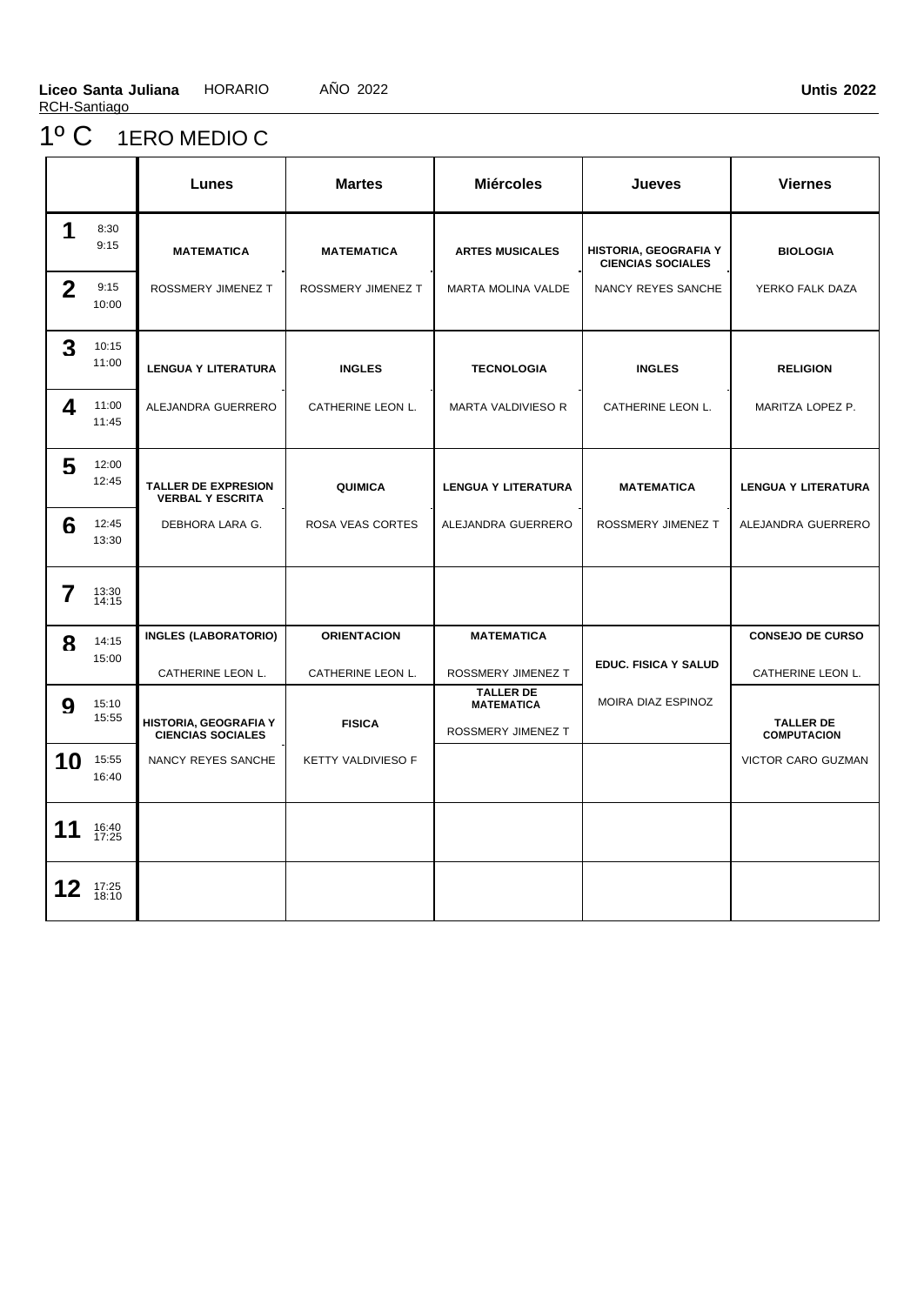# 2º A 2DO MEDIO A

|              |                | Lunes                                                       | <b>Martes</b>                                         | <b>Miércoles</b>                                 | Jueves                                                                                     | <b>Viernes</b>                           |
|--------------|----------------|-------------------------------------------------------------|-------------------------------------------------------|--------------------------------------------------|--------------------------------------------------------------------------------------------|------------------------------------------|
| 1            | 8:30<br>9:15   | <b>HISTORIA, GEOGRAFIA Y</b><br><b>CIENCIAS SOCIALES</b>    | <b>MATEMATICA</b>                                     | <b>INGLES</b>                                    | <b>LENGUA Y LITERATURA</b>                                                                 | <b>LENGUA Y LITERATURA</b>               |
| $\mathbf{2}$ | 9:15<br>10:00  | NANCY REYES SANCHE                                          | PATRICIA RUIZ-TAGL                                    | CATHERINE LEON L.                                | ALEJANDRA GUERRERO                                                                         | ALEJANDRA GUERRERO                       |
| 3            | 10:15<br>11:00 | <b>INGLES</b>                                               | <b>BIOLOGIA</b>                                       | <b>MATEMATICA</b>                                | HISTORIA, GEOGRAFIA Y<br><b>CIENCIAS SOCIALES</b>                                          | <b>MATEMATICA</b>                        |
| 4            | 11:00<br>11:45 | CATHERINE LEON L.                                           | YERKO FALK DAZA                                       | PATRICIA RUIZ-TAGL                               | NANCY REYES SANCHE                                                                         | PATRICIA RUIZ-TAGL                       |
| 5            | 12:00<br>12:45 | <b>TALLER DE</b><br><b>COMPUTACION</b>                      | <b>TALLER DE EXPRESION</b><br><b>VERBAL Y ESCRITA</b> | <b>RELIGION</b>                                  | <b>TECNOLOGIA</b>                                                                          | <b>FISICA</b>                            |
| 6            | 12:45<br>13:30 | <b>JUAN IBARRA</b>                                          | DEBHORA LARA G.                                       | LYNDA FARIAS C.                                  | MARTA VALDIVIESO R                                                                         | KETTY VALDIVIESO F                       |
| 7            | 13:30<br>14:15 |                                                             |                                                       |                                                  |                                                                                            |                                          |
| 8            | 14:15<br>15:00 | <b>CONSEJO DE CURSO</b><br>NANCY REYES SANCHE               | <b>LENGUA Y LITERATURA</b><br>ALEJANDRA GUERRERO      | <b>LENGUA Y LITERATURA</b><br>ALEJANDRA GUERRERO | <b>ORIENTACIONES Y</b><br><b>PRACTICAS</b><br><b>CULTURALES</b><br><b>GABRIELA LARA G.</b> | <b>ORIENTACION</b><br>NANCY REYES SANCHE |
| 9            | 15:10<br>15:55 | <b>TALLER DE</b><br><b>MATEMATICA</b><br>PATRICIA RUIZ-TAGL | QUIMICA                                               | <b>ARTES VISUALES</b>                            | <b>MATEMATICA</b><br>PATRICIA RUIZ-TAGL                                                    | <b>EDUC. FISICA Y SALUD</b>              |
| 10           | 15:55<br>16:40 |                                                             | ROSA VEAS CORTES                                      | <b>GUADALUPE HENRIQUE</b>                        |                                                                                            | MOIRA DIAZ ESPINOZ                       |
| 11           | 16:40<br>17:25 |                                                             |                                                       |                                                  |                                                                                            |                                          |
|              | 17:25<br>18:10 |                                                             |                                                       |                                                  |                                                                                            |                                          |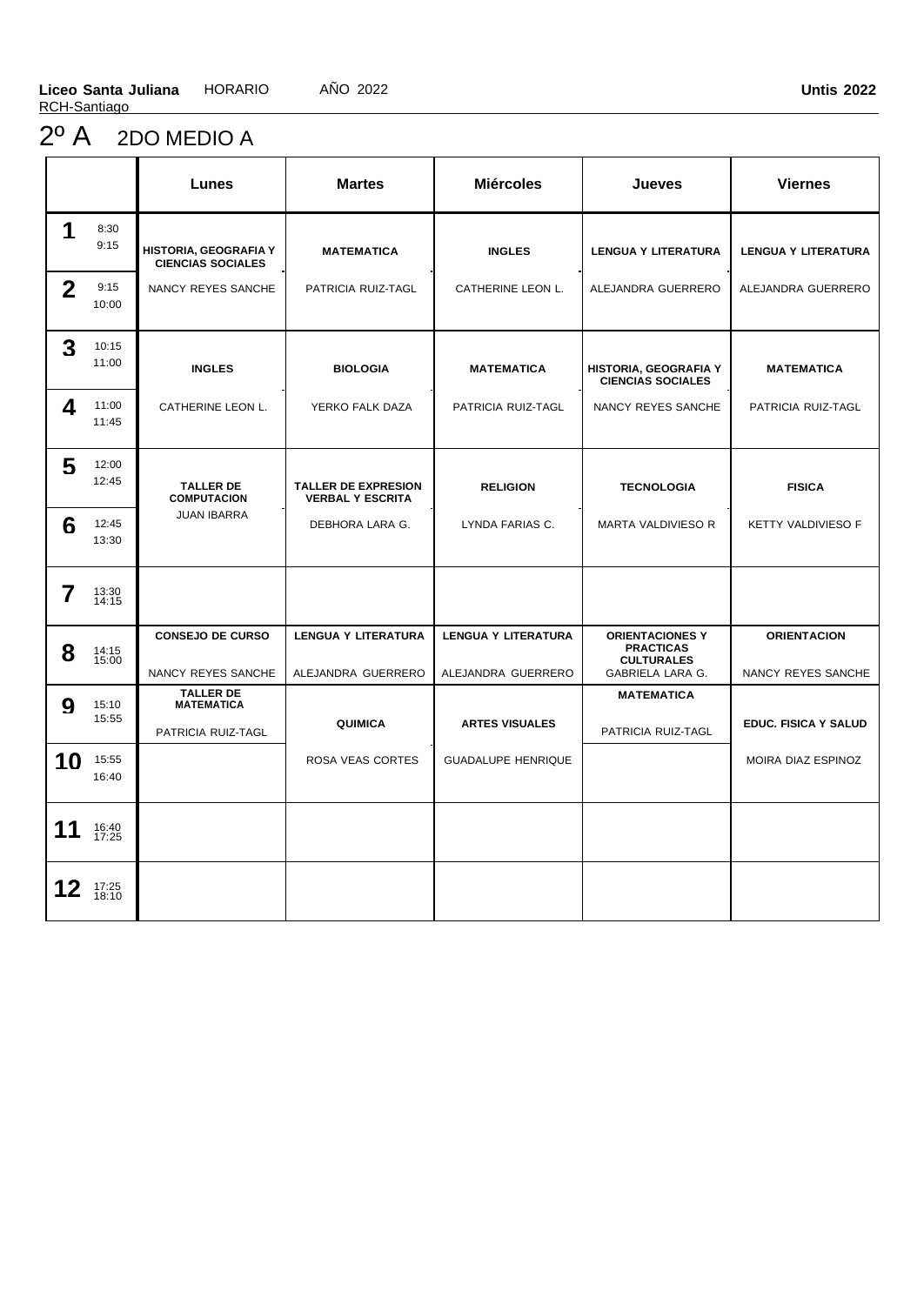### 2º B 2DO MEDIO B

|              |                | Lunes                                             | <b>Martes</b>                                               | <b>Miércoles</b>                                         | <b>Jueves</b>                                                                       | <b>Viernes</b>                                |
|--------------|----------------|---------------------------------------------------|-------------------------------------------------------------|----------------------------------------------------------|-------------------------------------------------------------------------------------|-----------------------------------------------|
| 1            | 8:30<br>9:15   | <b>INGLES</b>                                     | <b>LENGUA Y LITERATURA</b>                                  | <b>MATEMATICA</b>                                        | <b>MATEMATICA</b>                                                                   | <b>INGLES</b>                                 |
| $\mathbf{2}$ | 9:15<br>10:00  | CATHERINE LEON L.                                 | ALEJANDRA GUERRERO                                          | PATRICIA RUIZ-TAGL                                       | PATRICIA RUIZ-TAGL                                                                  | CATHERINE LEON L.                             |
| 3            | 10:15<br>11:00 | HISTORIA, GEOGRAFIA Y<br><b>CIENCIAS SOCIALES</b> | <b>FISICA</b>                                               | <b>TALLER DE EXPRESION</b><br><b>VERBAL Y ESCRITA</b>    | QUIMICA                                                                             | <b>LENGUA Y LITERATURA</b>                    |
| 4            | 11:00<br>11:45 | MARITZA COVARRUBIA                                | <b>KETTY VALDIVIESO F</b>                                   | DEBHORA LARA G.                                          | <b>ROSA VEAS CORTES</b>                                                             | ALEJANDRA GUERRERO                            |
| 5            | 12:00<br>12:45 | <b>MATEMATICA</b>                                 | <b>ARTES VISUALES</b>                                       | <b>RELIGION</b>                                          | <b>LENGUA Y LITERATURA</b>                                                          | <b>BIOLOGIA</b>                               |
| 6            | 12:45<br>13:30 | PATRICIA RUIZ-TAGL                                | <b>GUADALUPE HENRIQUE</b>                                   | CAROLINA GUTIÉRREZ                                       | ALEJANDRA GUERRERO                                                                  | YERKO FALK DAZA                               |
| 7            | 13:30<br>14:15 |                                                   |                                                             |                                                          |                                                                                     |                                               |
| 8            | 14:15<br>15:00 | <b>MATEMATICA</b><br>PATRICIA RUIZ-TAGL           | <b>TALLER DE</b><br><b>MATEMATICA</b><br>PATRICIA RUIZ-TAGL | <b>ORIENTACION</b><br>MIGUEL ANGEL RAMOS                 | <b>ORIENTACIONES Y</b><br><b>PRACTICAS</b><br><b>CULTURALES</b><br>LEONORA NUÑEZ Q. | <b>CONSEJO DE CURSO</b><br>MIGUEL ANGEL RAMOS |
| 9            | 15:10<br>15:55 | <b>TALLER DE</b><br><b>COMPUTACION</b>            | <b>TECNOLOGIA</b>                                           | <b>HISTORIA, GEOGRAFIA Y</b><br><b>CIENCIAS SOCIALES</b> |                                                                                     | EDUC. FISICA Y SALUD                          |
| 10           | 15:55<br>16:40 | <b>JUAN IBARRA</b>                                | MARTA VALDIVIESO R                                          | MARITZA COVARRUBIA                                       |                                                                                     | MIGUEL ANGEL RAMOS                            |
| 11           | 16:40<br>17:25 |                                                   |                                                             |                                                          |                                                                                     |                                               |
| 12           | 17:25<br>18:10 |                                                   |                                                             |                                                          |                                                                                     |                                               |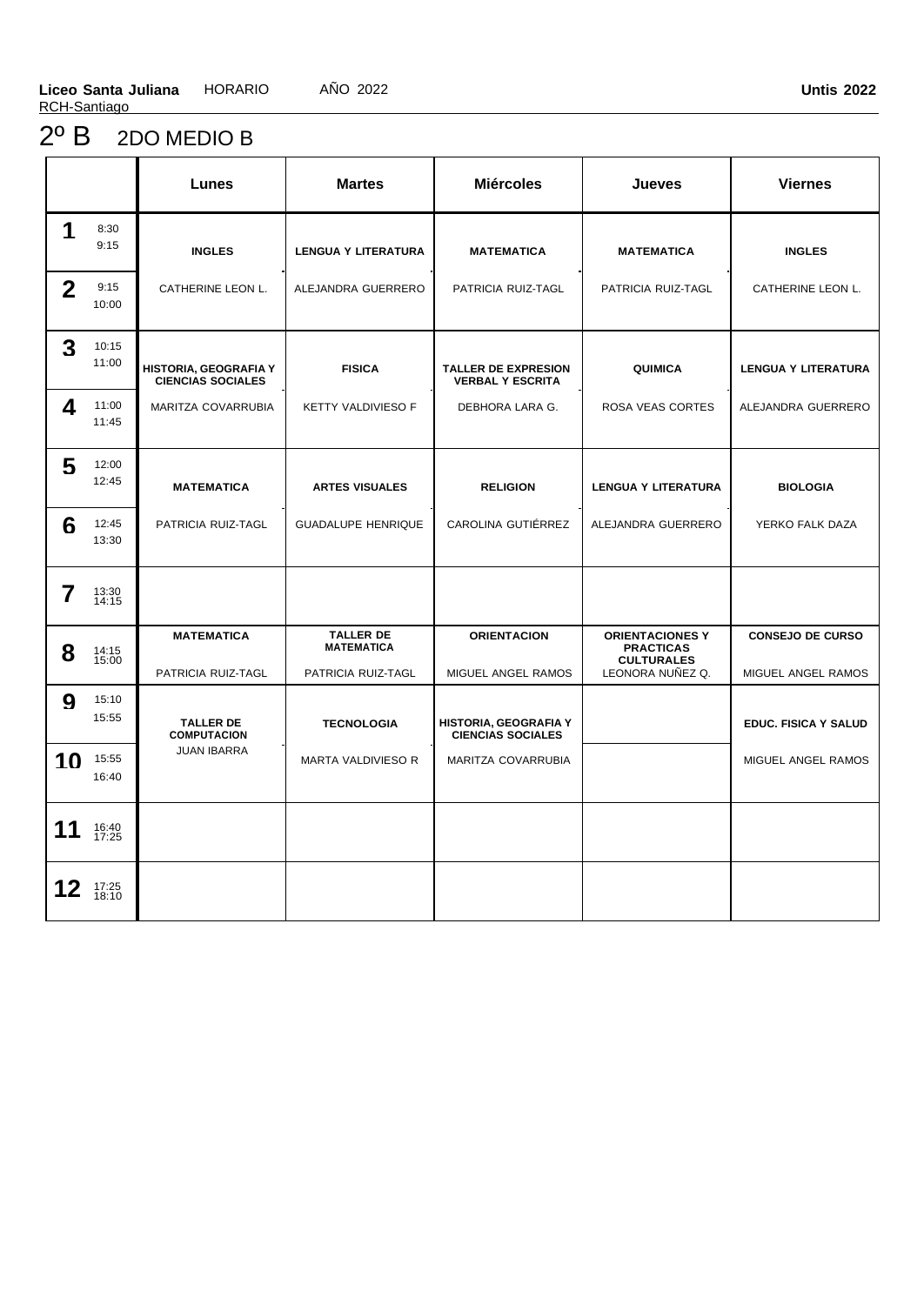# 2º C 2DO MEDIO C

|              |                | Lunes                                         | <b>Martes</b>                                                           | <b>Miércoles</b>                                                        | Jueves                                                                                | <b>Viernes</b>                                           |
|--------------|----------------|-----------------------------------------------|-------------------------------------------------------------------------|-------------------------------------------------------------------------|---------------------------------------------------------------------------------------|----------------------------------------------------------|
| 1            | 8:30<br>9:15   | <b>LENGUA Y LITERATURA</b>                    | <b>TECNOLOGIA</b>                                                       | <b>MATEMATICA</b>                                                       | <b>MATEMATICA</b>                                                                     | <b>HISTORIA, GEOGRAFIA Y</b><br><b>CIENCIAS SOCIALES</b> |
| $\mathbf{2}$ | 9:15<br>10:00  | ALEJANDRA GUERRERO                            | MARTA VALDIVIESO R                                                      | ROSSMERY JIMENEZ T                                                      | ROSSMERY JIMENEZ T                                                                    | MARITZA COVARRUBIA                                       |
| 3            | 10:15<br>11:00 | <b>MATEMATICA</b>                             | <b>LENGUA Y LITERATURA</b>                                              | <b>FISICA</b>                                                           | <b>LENGUA Y LITERATURA</b>                                                            | <b>EDUC. FISICA Y SALUD</b>                              |
| 4            | 11:00<br>11:45 | ROSSMERY JIMENEZ T                            | ALEJANDRA GUERRERO                                                      | <b>KETTY VALDIVIESO F</b>                                               | ALEJANDRA GUERRERO                                                                    | MOIRA DIAZ ESPINOZ                                       |
| 5            | 12:00<br>12:45 | <b>INGLES</b>                                 | <b>INGLES</b>                                                           | <b>RELIGION</b>                                                         | <b>ARTES MUSICALES</b>                                                                | <b>MATEMATICA</b><br>ROSSMERY JIMENEZ T                  |
| 6            | 12:45<br>13:30 | CATHERINE LEON L.                             | CATHERINE LEON L.                                                       | MARITZA LOPEZ P.                                                        | MARTA MOLINA VALDE                                                                    | <b>ORIENTACION</b><br>MARITZA COVARRUBIA                 |
| 7            | 13:30<br>14:15 |                                               |                                                                         |                                                                         |                                                                                       |                                                          |
| 8            | 14:15<br>15:00 | <b>CONSEJO DE CURSO</b><br>MARITZA COVARRUBIA | HISTORIA, GEOGRAFIA Y<br><b>CIENCIAS SOCIALES</b><br>MARITZA COVARRUBIA | HISTORIA, GEOGRAFIA Y<br><b>CIENCIAS SOCIALES</b><br>MARITZA COVARRUBIA | <b>ORIENTACIONES Y</b><br><b>PRACTICAS</b><br><b>CULTURALES</b><br>KETTY VALDIVIESO F | <b>TALLER DE</b><br><b>COMPUTACION</b>                   |
| 9            | 15:10<br>15:55 | <b>QUIMICA</b>                                | <b>BIOLOGIA</b>                                                         | <b>TALLER DE EXPRESION</b><br><b>VERBAL Y ESCRITA</b>                   | <b>TALLER DE</b><br><b>MATEMATICA</b><br>ROSSMERY JIMENEZ T                           | <b>JUAN IBARRA</b>                                       |
| 10           | 15:55<br>16:40 | ROSA VEAS CORTES                              | YERKO FALK DAZA                                                         | DEBHORA LARA G.                                                         |                                                                                       |                                                          |
| 11           | 16:40<br>17:25 |                                               |                                                                         |                                                                         |                                                                                       |                                                          |
| 12           | 17:25<br>18:10 |                                               |                                                                         |                                                                         |                                                                                       |                                                          |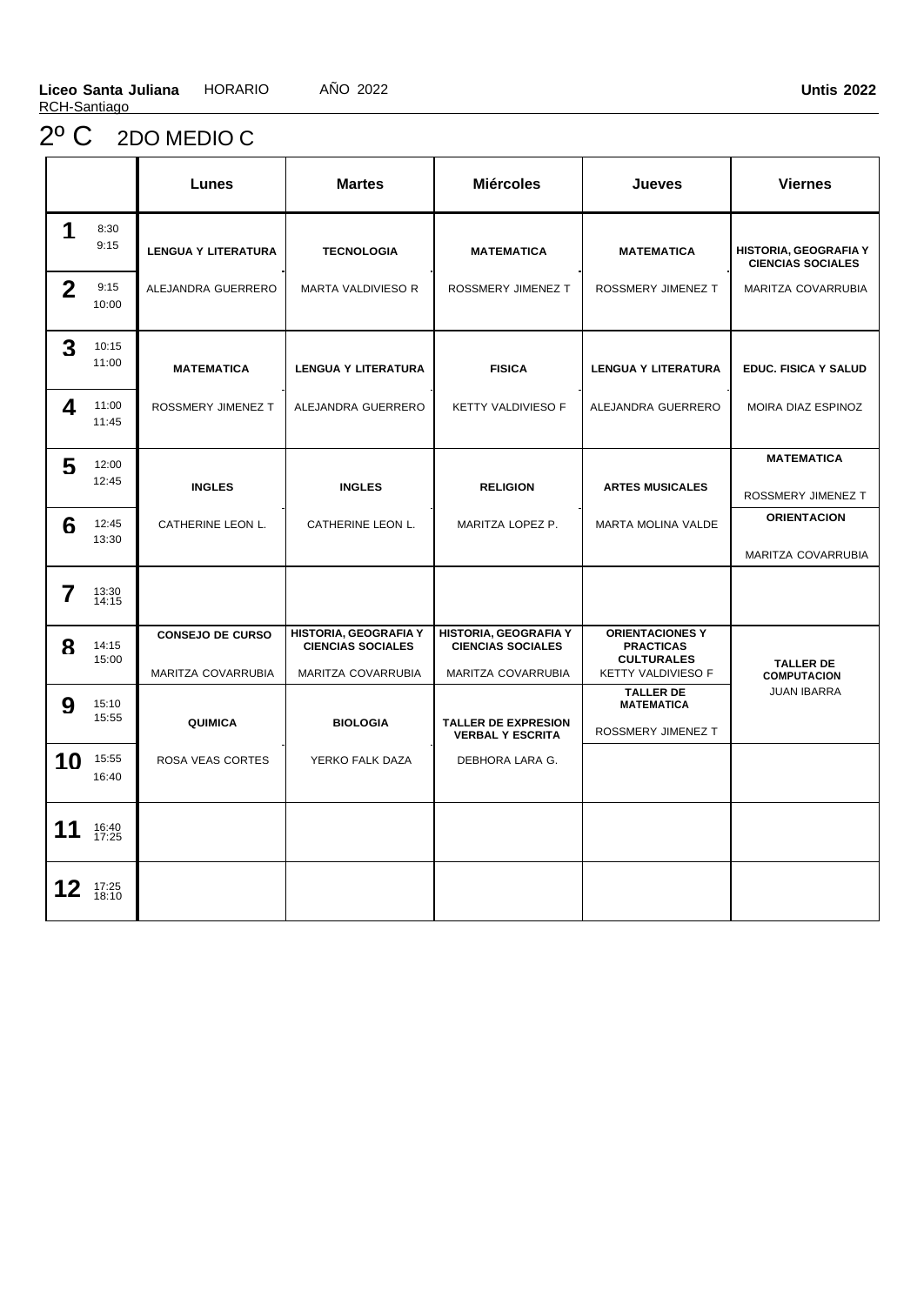### 3º A 3ERO MEDIO A

|              |                | Lunes                                      | <b>Martes</b>                              | <b>Miércoles</b>                                    | <b>Jueves</b>                                                       | <b>Viernes</b>                                 |
|--------------|----------------|--------------------------------------------|--------------------------------------------|-----------------------------------------------------|---------------------------------------------------------------------|------------------------------------------------|
| 1            | 8:30<br>9:15   | <b>APRENDIZAJE EN LA</b><br><b>EMPRESA</b> | <b>APRENDIZAJE EN LA</b><br><b>EMPRESA</b> | <b>MATEMATICA</b>                                   | <b>ATENC. DE CLIENTE</b>                                            | <b>INGLES</b>                                  |
| $\mathbf{2}$ | 9:15<br>10:00  | <b>APRENDIZAJE EN LA</b><br><b>EMPRESA</b> | <b>APRENDIZAJE EN LA</b><br><b>EMPRESA</b> | LUIS FALK                                           | <b>GABRIELA LARA G.</b>                                             | <b>TAMARA ROBLES S.</b>                        |
| 3            | 10:15<br>11:00 | <b>APRENDIZAJE EN LA</b><br><b>EMPRESA</b> | <b>APRENDIZAJE EN LA</b><br><b>EMPRESA</b> | <b>CALC Y REGISTRO DE</b><br><b>REMUNERACIONES</b>  | LENG. y COMUNIC.                                                    | <b>CIENCIAS PARA LA</b><br><b>CIUDANÍA</b>     |
| 4            | 11:00<br>11:45 | <b>APRENDIZAJE EN LA</b><br><b>EMPRESA</b> | <b>APRENDIZAJE EN LA</b><br><b>EMPRESA</b> | LEONORA NUÑEZ Q.                                    | MARJORIE QUINTEROS                                                  | ROSA VEAS CORTES                               |
| 5            | 12:00<br>12:45 | <b>APRENDIZAJE EN LA</b><br><b>EMPRESA</b> | <b>APRENDIZAJE EN LA</b><br><b>EMPRESA</b> | <b>CONTROL Y PROCES DE</b><br><b>INFOR CONTABLE</b> | <b>ANALISIS DE LA</b><br><b>EXPERIENCIA EN LA</b><br><b>EMPRESA</b> | <b>RELIGION</b><br>CAROLINA GUTIÉRREZ          |
| 6            | 12:45<br>13:30 | <b>APRENDIZAJE EN LA</b><br><b>EMPRESA</b> | <b>APRENDIZAJE EN LA</b><br><b>EMPRESA</b> | <b>GABRIELA LARA G.</b>                             | LEONORA NUÑEZ Q.                                                    |                                                |
| 7            | 13:30<br>14:15 |                                            |                                            |                                                     |                                                                     |                                                |
| 8            | 14:15<br>15:00 | <b>APRENDIZAJE EN LA</b><br><b>EMPRESA</b> | <b>APRENDIZAJE EN LA</b><br><b>EMPRESA</b> | LENG. y COMUNIC.<br><b>MARJORIE QUINTEROS</b>       | <b>MATEMATICA</b><br>LUIS FALK                                      | <b>CONSEJO DE CURSO</b><br>PATRICIA RIVERA P.  |
| 9            | 15:10<br>15:55 | <b>APRENDIZAJE EN LA</b><br><b>EMPRESA</b> | <b>APRENDIZAJE EN LA</b><br><b>EMPRESA</b> | <b>EDUCACIÓN CIUDADANA</b>                          | <b>FILOSOFIA</b>                                                    | <b>CONTAB DE OPERAC.</b><br><b>COMERCIALES</b> |
| 10           | 15:55<br>16:40 |                                            |                                            | NANCY REYES SANCHE                                  | <b>GRACIELA RAMOS COR</b>                                           | LEONORA NUÑEZ Q.                               |
| 11           | 16:40<br>17:25 |                                            |                                            |                                                     |                                                                     |                                                |
| 12           | 17:25<br>18:10 |                                            |                                            |                                                     |                                                                     |                                                |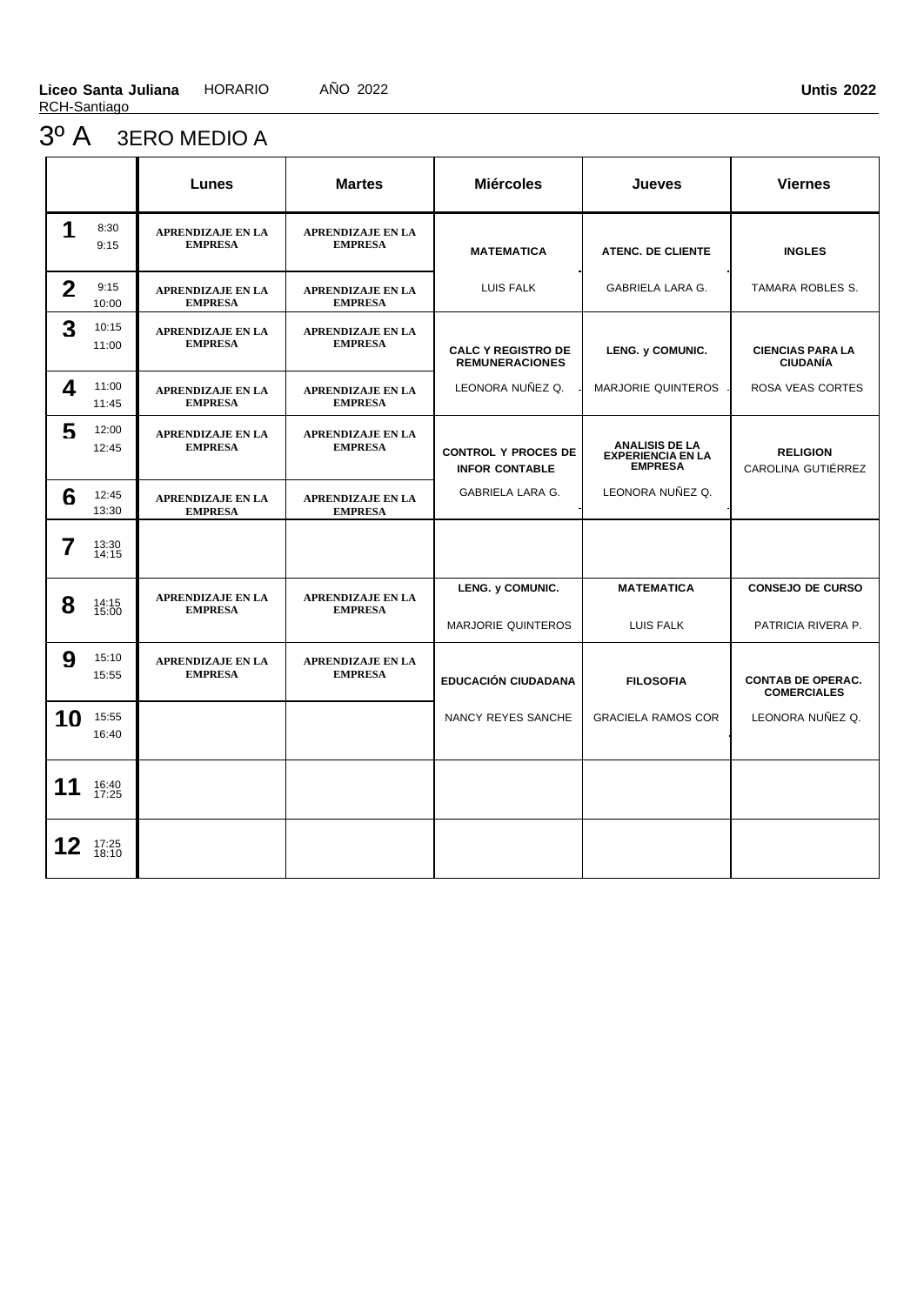### 3º B 3ERO MEDIO B

|                  |                | Lunes                                      | <b>Martes</b>                              | <b>Miércoles</b>                           | Jueves                                              | <b>Viernes</b>                                    |
|------------------|----------------|--------------------------------------------|--------------------------------------------|--------------------------------------------|-----------------------------------------------------|---------------------------------------------------|
| 1                | 8:30<br>9:15   | <b>APRENDIZAJE EN LA</b><br><b>EMPRESA</b> | <b>APRENDIZAJE EN LA</b><br><b>EMPRESA</b> | <b>GEST. COMER. Y</b><br><b>TRIBUTARIA</b> | <b>FILOSOFIA</b>                                    | <b>EDUCACIÓN CIUDADANA</b>                        |
| $\mathbf{2}$     | 9:15<br>10:00  | <b>APRENDIZAJE EN LA</b><br><b>EMPRESA</b> | <b>APRENDIZAJE EN LA</b><br><b>EMPRESA</b> | LEONORA NUÑEZ Q.                           | <b>GRACIELA RAMOS COR</b>                           | NANCY REYES SANCHE                                |
| 3                | 10:15<br>11:00 | <b>APRENDIZAJE EN LA</b><br><b>EMPRESA</b> | <b>APRENDIZAJE EN LA</b><br><b>EMPRESA</b> | <b>INGLES</b>                              | UTILIZACIÓN DE<br><b>INFORMACION</b>                | LENG. y COMUNIC.                                  |
| 4                | 11:00<br>11:45 | <b>APRENDIZAJE EN LA</b><br><b>EMPRESA</b> | <b>APRENDIZAJE EN LA</b><br><b>EMPRESA</b> | CATHERINE LEON L.                          | <b>CONTABLE</b><br><b>GABRIELA LARA G.</b>          | <b>MARJORIE QUINTEROS</b>                         |
| 5                | 12:00<br>12:45 | <b>APRENDIZAJE EN LA</b><br><b>EMPRESA</b> | <b>APRENDIZAJE EN LA</b><br><b>EMPRESA</b> | <b>CIENCIAS PARA LA</b><br><b>CIUDANÍA</b> | <b>MATEMATICA</b>                                   | <b>RELIGIÓN</b><br>CAROLINA GUTIERREZ             |
| 6                | 12:45<br>13:30 | <b>APRENDIZAJE EN LA</b><br><b>EMPRESA</b> | <b>APRENDIZAJE EN LA</b><br><b>EMPRESA</b> | ROSA VEAS CORTES                           | LUIS FALK                                           |                                                   |
| 7                | 13:30<br>14:15 |                                            |                                            |                                            |                                                     |                                                   |
| 8                | 14:15<br>15:00 | <b>APRENDIZAJE EN LA</b><br><b>EMPRESA</b> | <b>APRENDIZAJE EN LA</b><br><b>EMPRESA</b> | <b>MATEMATICA</b><br>LUIS FALK             | LENG. y COMUNIC.<br><b>MARJORIE QUINTEROS</b>       | <b>CONSEJO DE CURSO</b><br>PATRICIA TAPIA SOT     |
| $\boldsymbol{Q}$ | 15:10<br>15:55 | <b>APRENDIZAJE EN LA</b><br><b>EMPRESA</b> | <b>APRENDIZAJE EN LA</b><br><b>EMPRESA</b> | PROC.<br><b>ADMINISTRATIVOS</b>            | <b>APLIC INFOR PARA LA</b><br><b>GEST ADMINIST.</b> | <b>ANALISIS DE LA</b><br><b>EXPERIENCIA EN LA</b> |
| 10               | 15:55<br>16:40 |                                            |                                            | GABRIELA LARA G.                           | PATRICIA TAPIA SOT                                  | <b>EMPRESA</b><br>PATRICIA TAPIA SOT              |
| 11               | 16:40<br>17:25 |                                            |                                            |                                            |                                                     |                                                   |
| 12               | 17:25<br>18:10 |                                            |                                            |                                            |                                                     |                                                   |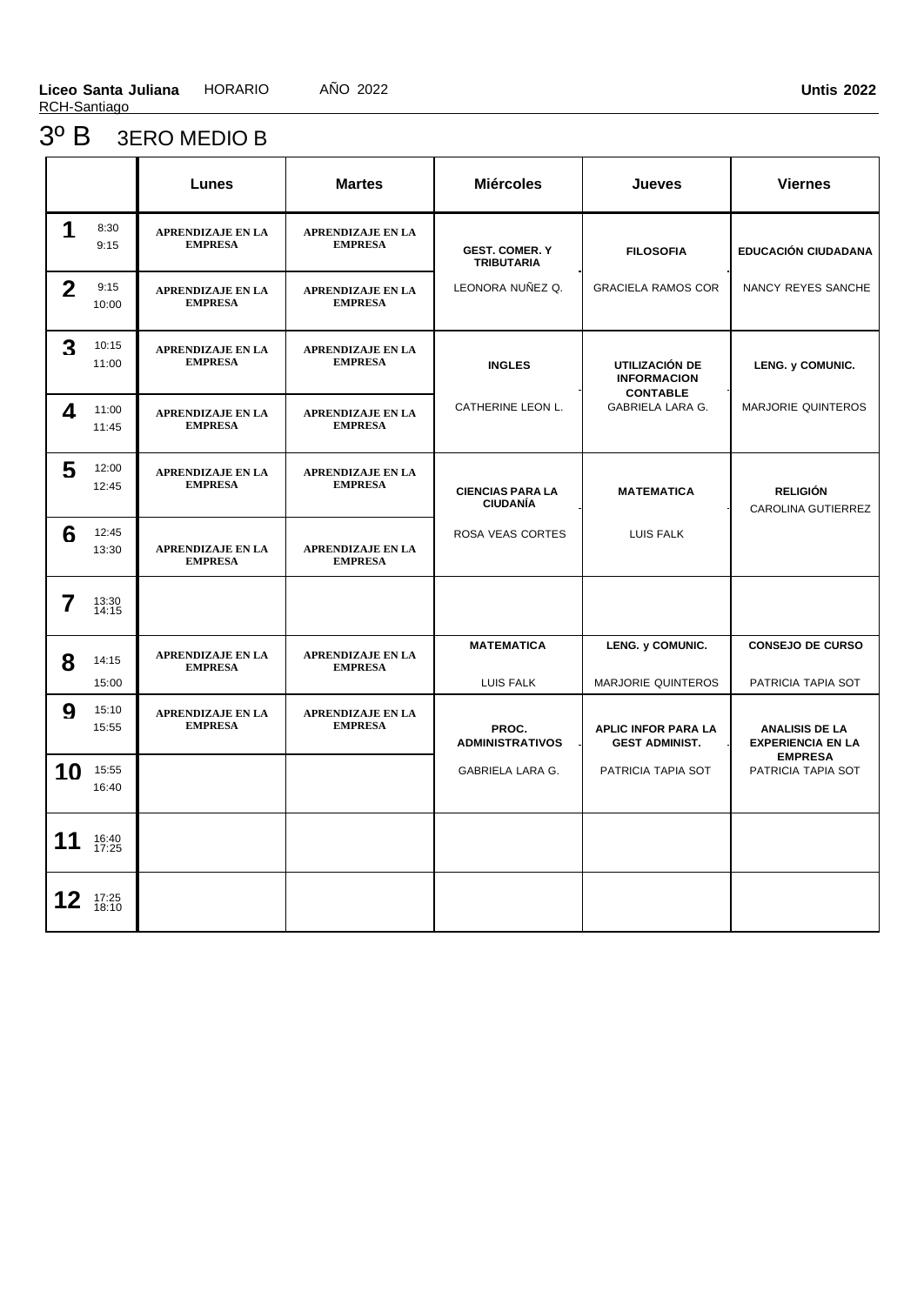# 3° C 3ERO MEDIO C

|              |                | <b>Lunes</b>                               | <b>Martes</b>                              | <b>Miércoles</b>                                    | Jueves                                        | <b>Viernes</b>                                    |
|--------------|----------------|--------------------------------------------|--------------------------------------------|-----------------------------------------------------|-----------------------------------------------|---------------------------------------------------|
| 1            | 8:30<br>9:15   | <b>APRENDIZAJE EN LA</b><br><b>EMPRESA</b> | <b>APRENDIZAJE EN LA</b><br><b>EMPRESA</b> | LENG. y COMUNIC.                                    | <b>MATEMATICA</b>                             | <b>ANALISIS DE LA</b><br><b>EXPERIENCIA EN LA</b> |
| $\mathbf{2}$ | 9:15<br>10:00  | <b>APRENDIZAJE EN LA</b><br><b>EMPRESA</b> | <b>APRENDIZAJE EN LA</b><br><b>EMPRESA</b> | MARJORIE QUINTEROS                                  | LUIS FALK                                     | <b>EMPRESA</b><br>PATRICIA TAPIA SOT              |
| 3            | 10:15<br>11:00 | <b>APRENDIZAJE EN LA</b><br><b>EMPRESA</b> | <b>APRENDIZAJE EN LA</b><br><b>EMPRESA</b> | PROC.<br><b>ADMINISTRATIVOS</b>                     | <b>FILOSOFIA</b>                              | <b>INGLES</b>                                     |
| 4            | 11:00<br>11:45 | <b>APRENDIZAJE EN LA</b><br><b>EMPRESA</b> | <b>APRENDIZAJE EN LA</b><br><b>EMPRESA</b> | GABRIELA LARA G.                                    | <b>GRACIELA RAMOS COR</b>                     | CATHERINE LEON L.                                 |
| 5            | 12:00<br>12:45 | APRENDIZAJE EN LA<br><b>EMPRESA</b>        | <b>APRENDIZAJE EN LA</b><br><b>EMPRESA</b> | <b>GEST. COMER. Y</b><br><b>TRIBUTARIA</b>          | UTILIZACIÓN DE<br><b>INFORMACION</b>          | <b>RELIGIÓN</b><br>CAROLINA GUTIERREZ             |
| 6            | 12:45<br>13:30 | <b>APRENDIZAJE EN LA</b><br><b>EMPRESA</b> | <b>APRENDIZAJE EN LA</b><br><b>EMPRESA</b> | LEONORA NUÑEZ Q.                                    | <b>CONTABLE</b><br>GABRIELA LARA G.           |                                                   |
| 7            | 13:30<br>14:15 |                                            |                                            |                                                     |                                               |                                                   |
| 8            | 14:15<br>15:00 | <b>APRENDIZAJE EN LA</b><br><b>EMPRESA</b> | <b>APRENDIZAJE EN LA</b><br><b>EMPRESA</b> | <b>APLIC INFOR PARA LA</b><br><b>GEST ADMINIST.</b> | <b>CIENCIAS PARA LA</b><br><b>CIUDANÍA</b>    | <b>CONSEJO DE CURSO</b><br>LEONORA NUÑEZ Q.       |
| 9            | 15:10<br>15:55 | <b>APRENDIZAJE EN LA</b><br><b>EMPRESA</b> | <b>APRENDIZAJE EN LA</b><br><b>EMPRESA</b> | PATRICIA TAPIA SOT                                  | ROSA VEAS CORTES                              | <b>EDUCACIÓN CIUDADANA</b>                        |
| 10           | 15:55<br>16:40 |                                            |                                            | <b>MATEMATICA</b><br>LUIS FALK                      | LENG. y COMUNIC.<br><b>MARJORIE QUINTEROS</b> | NANCY REYES SANCHE                                |
| 11           | 16:40<br>17:25 |                                            |                                            |                                                     |                                               |                                                   |
| 12           | 17:25<br>18:10 |                                            |                                            |                                                     |                                               |                                                   |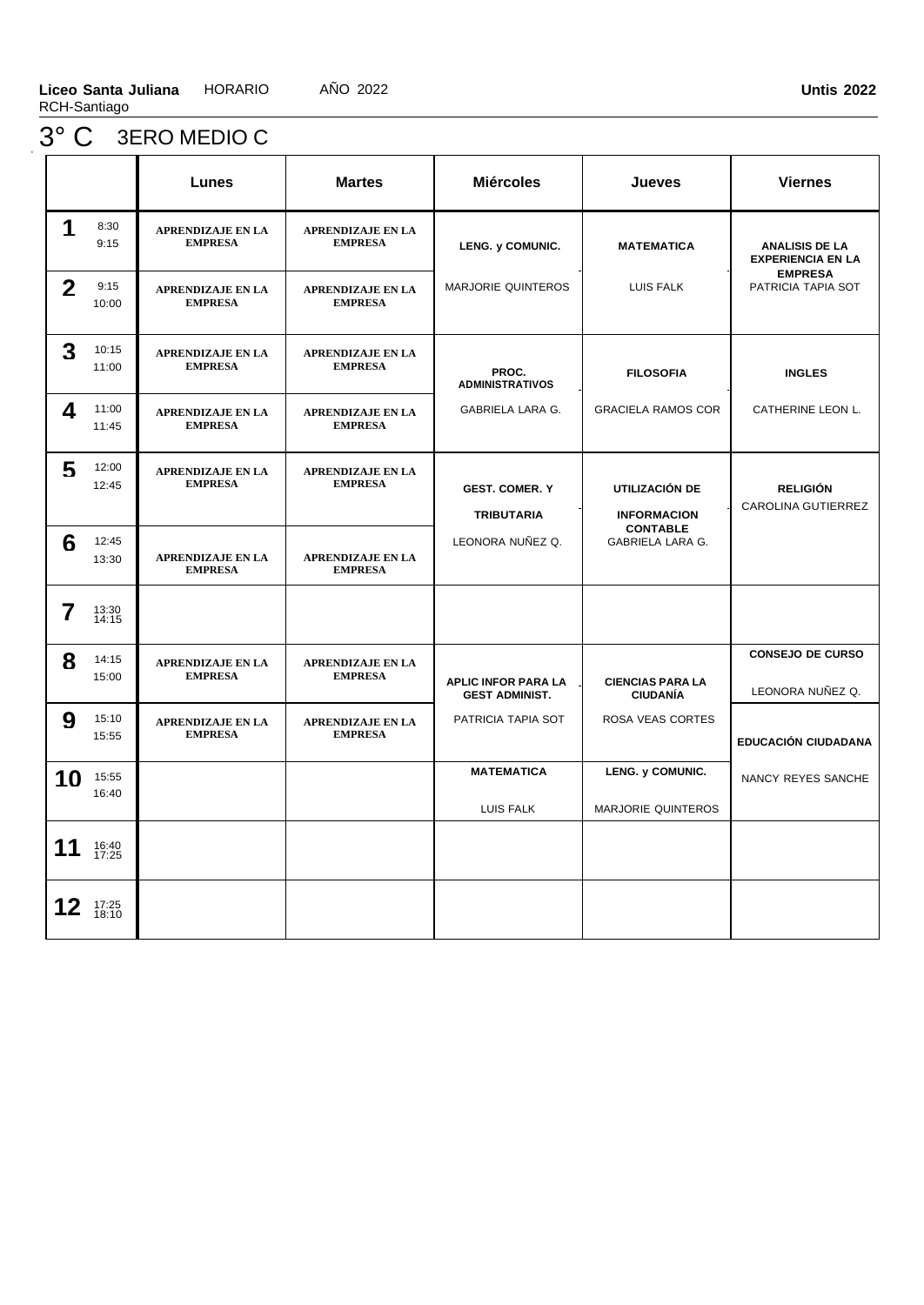# 3° D 3ERO MEDIO D

|                 |                | Lunes                                           | <b>Martes</b>                                                                                          | <b>Miércoles</b>                                                                                       | Jueves                                                                                             | <b>Viernes</b>                                  |
|-----------------|----------------|-------------------------------------------------|--------------------------------------------------------------------------------------------------------|--------------------------------------------------------------------------------------------------------|----------------------------------------------------------------------------------------------------|-------------------------------------------------|
| 1               | 8:30<br>9:15   | <b>MATEMATICA</b><br>LUIS FALK                  | <b>COMPRENSIÓN HISTÓR</b><br><b>MARITZA COVARRUBIA</b><br><b>BIOLOGÍA CELULAR Y</b><br>YERKO FALK DAZA | <b>COMPRENSIÓN HISTÓR</b><br><b>MARITZA COVARRUBIA</b><br><b>BIOLOGÍA CELULAR Y</b><br>YERKO FALK DAZA | <b>CIENCIAS DEL EJERC</b><br>MIGUEL ANGEL RAMOS<br>ARTES VISUALES, AU<br><b>GUADALUPE HENRIQUE</b> | <b>TALLER DE COMPUTAC</b><br><b>JUAN IBARRA</b> |
| $\mathbf 2$     | 9:15<br>10:00  |                                                 |                                                                                                        |                                                                                                        |                                                                                                    |                                                 |
| 3               | 10:15<br>11:00 | <b>TALLER PDT</b><br><b>LENGUAJE</b>            | <b>CIENCIAS PARA LA</b><br><b>CIUDANÍA</b>                                                             | LENG. y COMUNIC.                                                                                       | <b>PARTICIPACIÓN ARGU</b><br>PATRICIA ASTUDILLO                                                    | <b>EDUCACIÓN CIUDADANA</b>                      |
| 4               | 11:00<br>11:45 | <b>MARJORIE QUINTEROS</b>                       | ROSA VEAS CORTES                                                                                       | <b>MARJORIE QUINTEROS</b>                                                                              | <b>GEOMETRÍA 3D</b><br>LUIS FALK                                                                   | NANCY REYES SANCHE                              |
| 5               | 12:00<br>12:45 | <b>PARTICIPACIÓN ARGU</b><br>PATRICIA ASTUDILLO | <b>PARTICIPACIÓN ARGU</b><br>PATRICIA ASTUDILLO                                                        | <b>CIENCIAS DEL EJERC</b><br>MIGUEL ANGEL RAMOS                                                        | <b>TALLER PDT</b><br><b>MATEMATICA</b>                                                             | <b>RELIGIÓN</b><br>CAROLINA GUTIERREZ           |
| 6               | 12:45<br>13:30 | <b>GEOMETRÍA 3D</b><br>LUIS FALK                | <b>GEOMETRÍA 3D</b><br>LUIS FALK                                                                       | <b>ARTES VISUALES, AU</b><br><b>GUADALUPE HENRIQUE</b>                                                 | PATRICIA RUIZ-TAGL                                                                                 |                                                 |
| 7               | 13:30<br>14:15 |                                                 |                                                                                                        |                                                                                                        |                                                                                                    |                                                 |
| 8               | 14:15<br>15:00 | LENG. y COMUNIC.<br><b>MARJORIE QUINTEROS</b>   | <b>MATEMATICA</b><br>LUIS FALK                                                                         | <b>INGLES</b>                                                                                          | <b>INGLES</b>                                                                                      | <b>CONSEJO DE CURSO</b><br>ROSA VEAS CORTES     |
| 9               | 15:10<br>15:55 | <b>FILOSOFIA</b><br><b>GRACIELA RAMOS COR</b>   | <b>CIENCIAS DEL EJERC</b><br>MIGUEL ANGEL RAMOS                                                        | CATHERINE LEON L.                                                                                      | CATHERINE LEON L.                                                                                  | <b>COMPRENSIÓN HISTÓR</b><br>MARITZA COVARRUBIA |
| 10              | 15:55<br>16:40 |                                                 | <b>ARTES VISUALES, AU</b><br><b>GUADALUPE HENRIQUE</b>                                                 |                                                                                                        |                                                                                                    | <b>BIOLOGÍA CELULAR Y</b><br>YERKO FALK DAZA    |
| 11              | 16:40<br>17:25 |                                                 |                                                                                                        |                                                                                                        |                                                                                                    |                                                 |
| 12 <sub>2</sub> | 17:25<br>18:10 |                                                 |                                                                                                        |                                                                                                        |                                                                                                    |                                                 |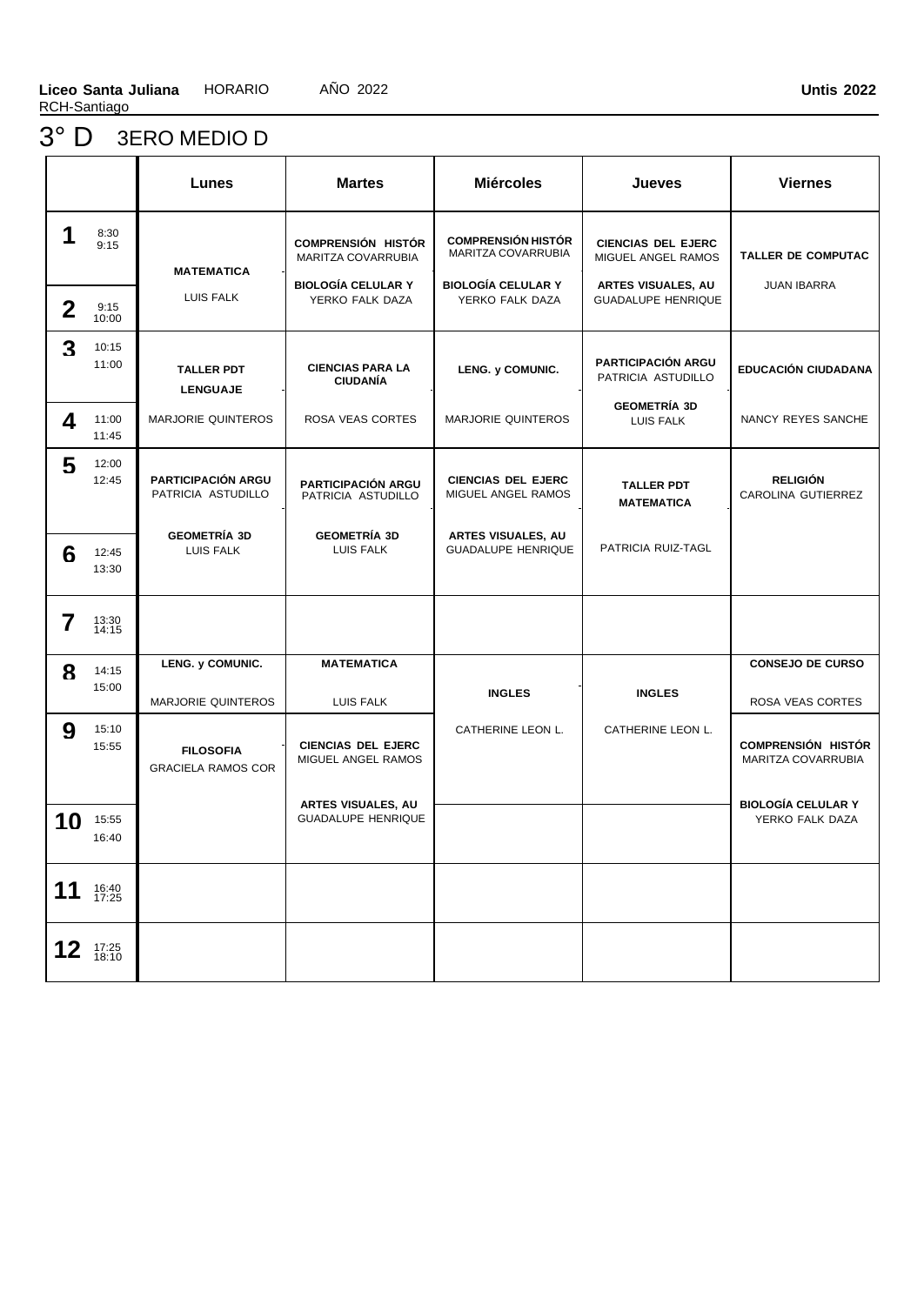# 4º A 4TO MEDIO A

|                  |                | Lunes                                           | <b>Martes</b>                                      | <b>Miércoles</b>                              | <b>Jueves</b>                              | <b>Viernes</b>                             |
|------------------|----------------|-------------------------------------------------|----------------------------------------------------|-----------------------------------------------|--------------------------------------------|--------------------------------------------|
| 1                | 8:30<br>9:15   | <b>EDUCACIÓN CIUDADANA</b>                      | <b>ELABORACIÓN DE</b><br><b>INFORMES CONTABLES</b> | <b>LENGUA Y LITERATURA</b>                    | <b>APRENDIZAJE EN LA</b><br><b>EMPRESA</b> | <b>APRENDIZAJE EN LA</b><br><b>EMPRESA</b> |
| $\mathbf 2$      | 9:15<br>10:00  | MARITZA COVARRUBIA                              | LEONORA NUÑEZ Q.                                   | DEBHORA LARA G.                               | <b>APRENDIZAJE EN LA</b><br><b>EMPRESA</b> | <b>APRENDIZAJE EN LA</b><br><b>EMPRESA</b> |
| 3                | 10:15<br>11:00 | <b>FILOSOFIA</b>                                | <b>ANALISIS DE LA</b><br><b>EXPERIENCIA EN LA</b>  | <b>MATEMATICA</b>                             | <b>APRENDIZAJE EN LA</b><br><b>EMPRESA</b> | <b>APRENDIZAJE EN LA</b><br><b>EMPRESA</b> |
| 4                | 11:00<br>11:45 | <b>GRACIELA RAMOS COR</b>                       | <b>EMPRESA</b><br>LEONORA NUÑEZ Q.                 | <b>LUIS FALK</b>                              | <b>APRENDIZAJE EN LA</b><br><b>EMPRESA</b> | <b>APRENDIZAJE EN LA</b><br><b>EMPRESA</b> |
| 5                | 12:00<br>12:45 | <b>CÁLCULO Y REGISTRO</b><br><b>DE IMPUESTO</b> | PROCESAMIENTO DE LA<br><b>INFORMACIÓN</b>          | <b>INGLES</b>                                 | <b>APRENDIZAJE EN LA</b><br><b>EMPRESA</b> | <b>APRENDIZAJE EN LA</b><br><b>EMPRESA</b> |
| 6                | 12:45<br>13:30 | LEONORA NUÑEZ Q.                                | <b>CONTABLE-FINANCIERA</b><br>LEONORA NUÑEZ Q.     | CATHERINE LEON L.                             | <b>APRENDIZAJE EN LA</b><br><b>EMPRESA</b> | <b>APRENDIZAJE EN LA</b><br><b>EMPRESA</b> |
| 7                | 13:30<br>14:15 |                                                 |                                                    |                                               |                                            |                                            |
| 8                | 14:15<br>15:00 | <b>LENGUA Y LITERATURA</b><br>DEBHORA LARA G.   | <b>REGISTRO DE</b><br><b>OPERACIONES DE</b>        | <b>CONSEJO DE CURSO</b><br>PATRICIA RIVERA P. | <b>APRENDIZAJE EN LA</b><br><b>EMPRESA</b> | <b>APRENDIZAJE EN LA</b><br><b>EMPRESA</b> |
| $\boldsymbol{Q}$ | 15:10<br>15:55 | <b>RELIGION</b><br>CAROLINA GUTIÉRREZ           | <b>COMERCIO NAC E INT</b><br><b>GABRIELA LARA</b>  | <b>CIENCIAS PARA LA</b><br><b>CIUDANÍA</b>    | <b>APRENDIZAJE EN LA</b><br><b>EMPRESA</b> | <b>APRENDIZAJE EN LA</b><br><b>EMPRESA</b> |
| 10               | 15:55<br>16:40 |                                                 | <b>MATEMATICA</b><br>LUIS FALK                     | ROSA VEAS CORTES                              |                                            |                                            |
| 11               | 16:40<br>17:25 |                                                 |                                                    |                                               |                                            |                                            |
| 12               | 17:25<br>18:10 |                                                 |                                                    |                                               |                                            |                                            |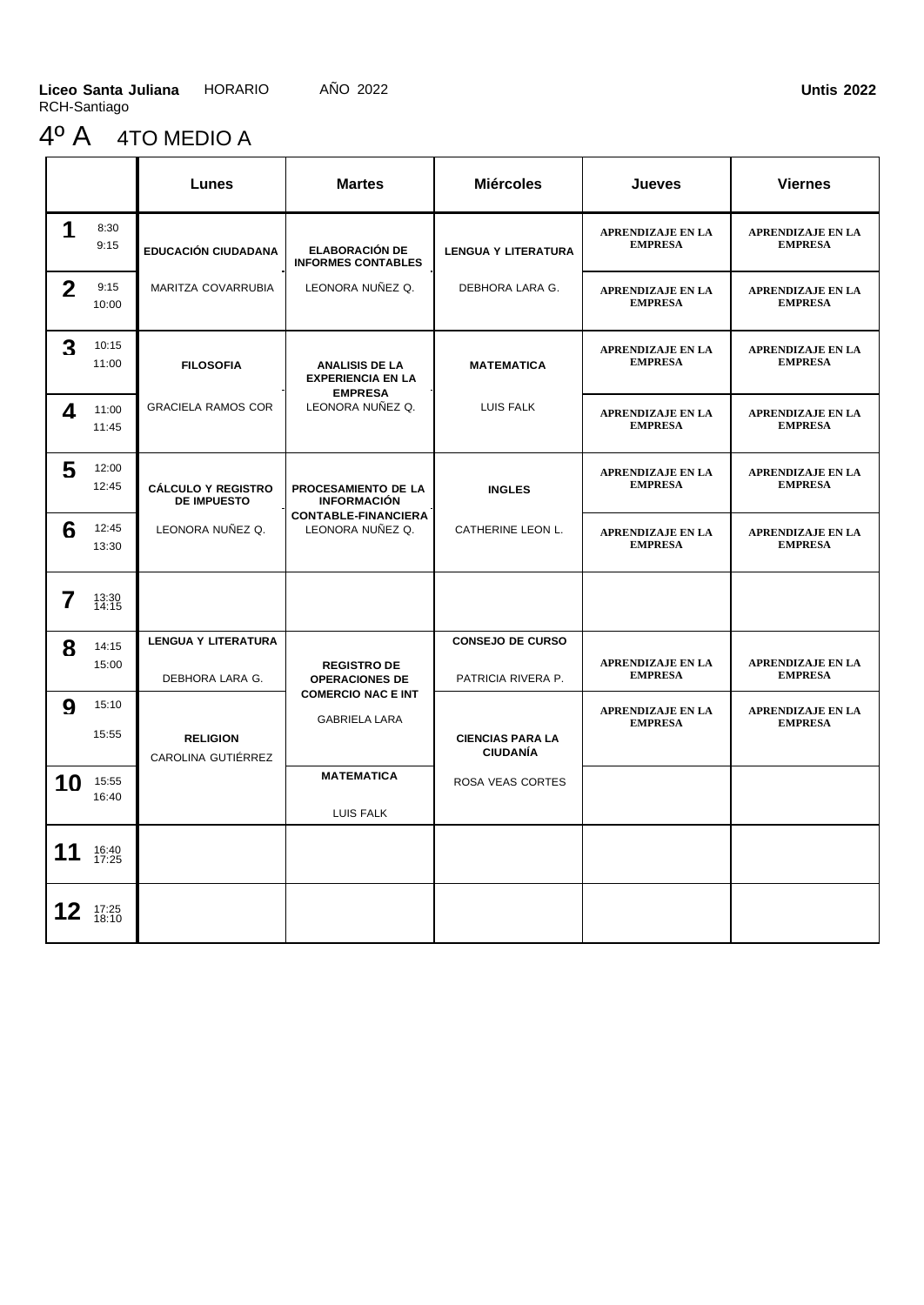# 4º B 4TO MEDIO B

|              |                | Lunes                                      | <b>Martes</b>                                                                             | <b>Miércoles</b>                                                                                        | Jueves                                     | <b>Viernes</b>                             |
|--------------|----------------|--------------------------------------------|-------------------------------------------------------------------------------------------|---------------------------------------------------------------------------------------------------------|--------------------------------------------|--------------------------------------------|
| 1            | 8:30<br>9:15   | <b>FILOSOFIA</b>                           | <b>INGLES</b>                                                                             | <b>DESARROLLO Y</b><br><b>BIENESTAR DEL</b>                                                             | <b>APRENDIZAJE EN LA</b><br><b>EMPRESA</b> | <b>APRENDIZAJE EN LA</b><br><b>EMPRESA</b> |
| $\mathbf{2}$ | 9:15<br>10:00  | <b>GRACIELA RAMOS COR</b>                  | CATHERINE LEON L.                                                                         | <b>PERSONAL</b><br>GABRIELA LARA G.                                                                     | <b>APRENDIZAJE EN LA</b><br><b>EMPRESA</b> | APRENDIZAJE EN LA<br><b>EMPRESA</b>        |
| 3            | 10:15<br>11:00 | <b>LENGUA Y LITERATURA</b>                 | LEGISLACIÓN LABORAL                                                                       | <b>EDUCACIÓN CIUDADANA</b>                                                                              | <b>APRENDIZAJE EN LA</b><br><b>EMPRESA</b> | <b>APRENDIZAJE EN LA</b><br><b>EMPRESA</b> |
| 4            | 11:00<br>11:45 | DEBHORA LARA G.                            | GABRIELA LARA G.                                                                          | MARITZA COVARRUBIA                                                                                      | <b>APRENDIZAJE EN LA</b><br><b>EMPRESA</b> | <b>APRENDIZAJE EN LA</b><br><b>EMPRESA</b> |
| 5            | 12:00<br>12:45 | <b>CIENCIAS PARA LA</b><br><b>CIUDANIA</b> | <b>DOTACIÓN DE</b><br><b>PERSONAL</b>                                                     | <b>MATEMATICA</b>                                                                                       | <b>APRENDIZAJE EN LA</b><br><b>EMPRESA</b> | APRENDIZAJE EN LA<br><b>EMPRESA</b>        |
| 6            | 12:45<br>13:30 | ROSA VEAS CORTES                           | GABRIELA LARA G.                                                                          | LUIS FALK                                                                                               | <b>APRENDIZAJE EN LA</b><br><b>EMPRESA</b> | <b>APRENDIZAJE EN LA</b><br><b>EMPRESA</b> |
| 7            | 13:30<br>14:15 |                                            |                                                                                           |                                                                                                         | <b>APRENDIZAJE EN LA</b><br><b>EMPRESA</b> | APRENDIZAJE EN LA<br><b>EMPRESA</b>        |
| 8            | 14:15<br>15:00 | <b>MATEMATICA</b><br>LUIS FALK             | <b>CONSEJO DE CURSO</b><br>PATRICIA TAPIA SOT                                             | <b>LENGUA Y LITERATURA</b><br>DEBHORA LARA G.                                                           | <b>APRENDIZAJE EN LA</b><br><b>EMPRESA</b> | <b>APRENDIZAJE EN LA</b><br><b>EMPRESA</b> |
| 9            | 15:10<br>15:55 | <b>RELIGION</b><br>CAROLINA GUTIÉRREZ      | <b>ANALISIS DE LA</b><br><b>EXPERIENCIA EN LA</b><br><b>EMPRESA</b><br>PATRICIA TAPIA SOT | <b>CÁLCULO DE</b><br><b>REMUN, FINIQUITOS</b><br>Y OBLIGACIONES<br><b>LABORALES</b><br>LEONORA NUÑEZ Q. | <b>APRENDIZAJE EN LA</b><br><b>EMPRESA</b> | <b>APRENDIZAJE EN LA</b><br><b>EMPRESA</b> |
| 10           | 15:55<br>16:40 |                                            |                                                                                           |                                                                                                         |                                            |                                            |
| 11           | 16:40<br>17:25 |                                            |                                                                                           |                                                                                                         |                                            |                                            |
|              | 12 $17:25$     |                                            |                                                                                           |                                                                                                         |                                            |                                            |